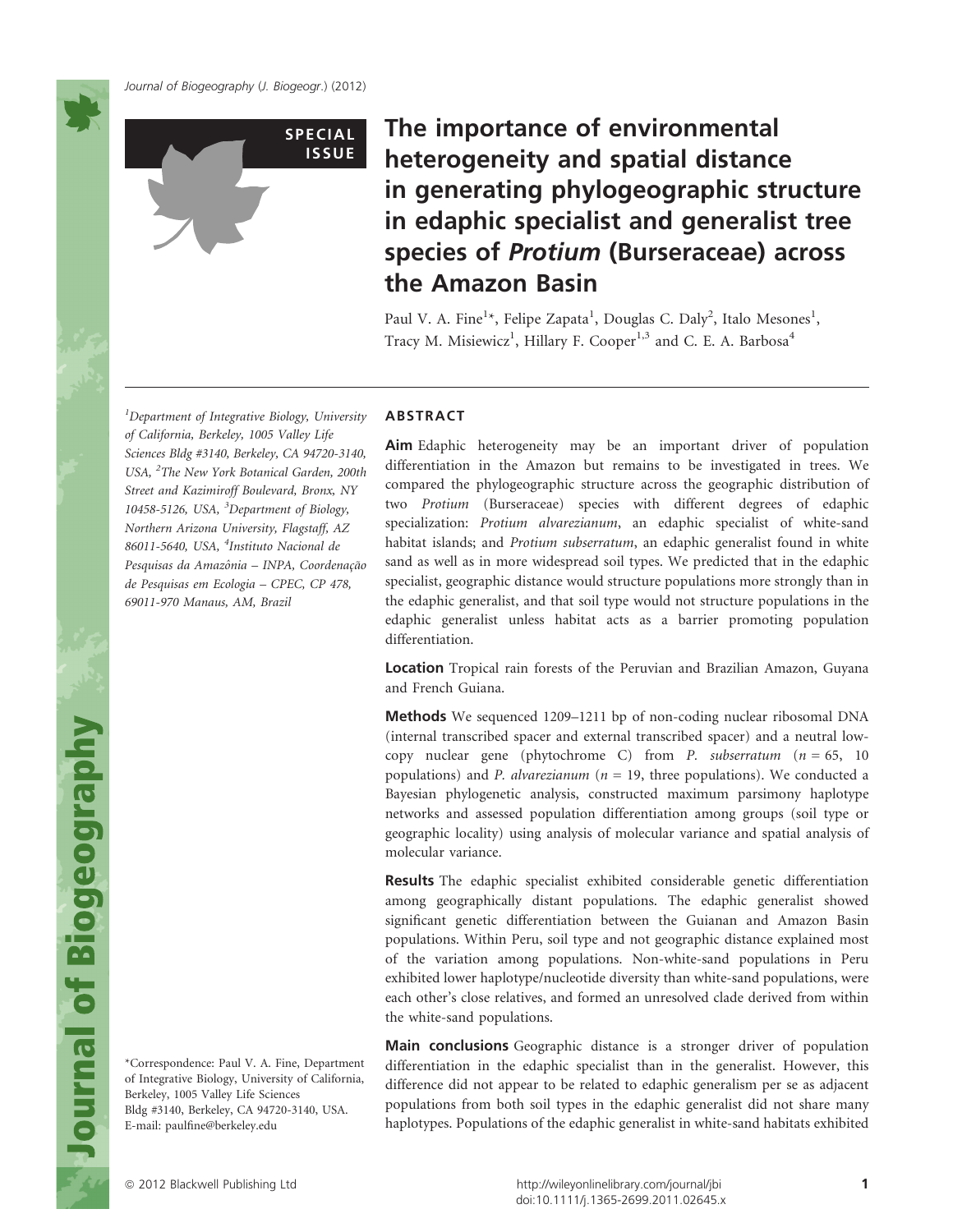high haplotype diversity and shared haplotypes with distant white-sand habitat islands, indicating that they have either efficient long-distance dispersal and/or larger ancestral effective population sizes and thus retain ancestral polymorphisms. These results highlight the importance of edaphic heterogeneity in promoting population differentiation in tropical trees.

## Keywords

AMOVA, edaphic gradients, habitat specialization, SAMOVA, South America, trees, tropical rain forest, white sand.

# INTRODUCTION

The lowlands of the Amazon Basin contain rain forests with the highest diversity of trees in the world (Gentry, 1988; Fine & Ree, 2006; Hubbell et al., 2008). While many studies have explored mechanisms by which high tree diversity is maintained (reviewed in Wright, 2002), comparatively few studies have evaluated the factors underlying tree species diversification in the Amazon (Pennington & Dick, 2010). Given that the same processes that cause divergence in populations within species are likely to lead to speciation, studying the phylogeography of tree species at large scales may give insight into the processes most important for species formation (Avise, 2000; Knowles & Maddison, 2002; Hickerson et al., 2010). Changes in population-level gene frequencies can result from a variety of processes, but the two considered to be the most important are disruption in gene flow with geographic distance (i.e. tree populations become spatially isolated due to dispersal limitation promoting differentiation due to genetic drift) and habitat specialization related to environmental variation (i.e. trees adapt and specialize to local conditions, e.g. local soil types) (Linhart & Grant, 1996; Tuomisto et al., 2003; Levin, 2004).

Very few Amazonian tree species have been the subject of phylogeographic analyses, and available studies from three unrelated plant taxa indicate an overall low phylogeographic structure. For example, Ceiba pentandra (Malvaceae) populations from across the Amazon exhibited only three internal transcribed spacer (ITS) haplotypes (Dick et al., 2007). Similarly, Symphonia globulifera (Clusiaceae) populations from French Guiana to Ecuador to Bolivia shared one single ITS haplotype, although a higher diversity of chloroplast DNA haplotypes was recovered (Dick et al., 2003; Dick & Heuertz, 2008). A microsatellite study of Swietenia macrophylla (Meliaceae) reported lower than expected geographic variation, even across more than 2000 km (Lemes et al., 2003). In contrast, phylogeographic analyses of Central American trees have revealed stronger phylogeographic structure and more complex haplotype genealogies (Caron et al., 2000; Cavers et al., 2003; Dick et al., 2003; Novick et al., 2003; Dick & Heuertz, 2008). Whereas the topographic heterogeneity that characterizes Central American landscapes may largely explain these phylogeographic patterns, Amazonian landscapes are comparatively flat yet include strong edaphic, flooding and climate gradients (ter Steege et al., 2006; Baraloto et al., 2011). These environmental gradients have been hypothesized to contribute to diversification in the Amazon biota (Gentry, 1986; Moritz et al., 2000). Yet, to date, no studies have investigated the role of environmental heterogeneity (including soils) as a potential factor influencing phylogeographic structure in widespread Amazonian trees.

An ideal study system with which to address this is the flora occurring on the complex mosaic of white-sand and clay soils widely distributed throughout the Amazon Basin. The ancient white-sand deposits are habitat islands, surrounded by other terra firme forests on more fertile soils and they harbour mostly edaphic endemic tree species that often have close relatives on neighbouring soil types (Fine et al., 2010; Fine & Kembel, 2011). There are few known species that commonly occur in both the nutrient-poor white-sand soils and the neighbouring more fertile soil types, suggesting that success in these habitats is associated with suites of habitat-specific traits, including nutrient conservation and anti-herbivore defence among others (Janzen, 1974; Anderson, 1981; Fine et al., 2006).

A partial phylogeny has been reconstructed for one clade of tropical trees, Protieae (including the genera Protium, Tetragastris and Crepidospermum from the family Burseraceae), a species-rich group that includes multiple representatives of both white-sand specialists as well as species restricted to other soil types in terrace and clay forests (Fine et al., 2005). Twentysix out of the 35 species of Protieae in the Peruvian Amazon were found to be restricted to only one of the three soil types, with edaphic specialization evolving repeatedly in this clade (Fine et al., 2005). One hypothesis for this pattern is that ecological tradeoffs in allocation to growth rate and defence, due to the strong differences in resource availability among the three soil types, may promote habitat specialization in these species, thus leading to repeated habitat-mediated speciation (Fine et al., 2004, 2006). To further investigate the patterns of habitat specialization in Protieae, here we employ a comparative phylogeographic approach between a generalist species, which occurs in white sand as well as other soil types, and a sister clade that includes specialist species, which occurs only in white-sand forests, to evaluate how geographic distance and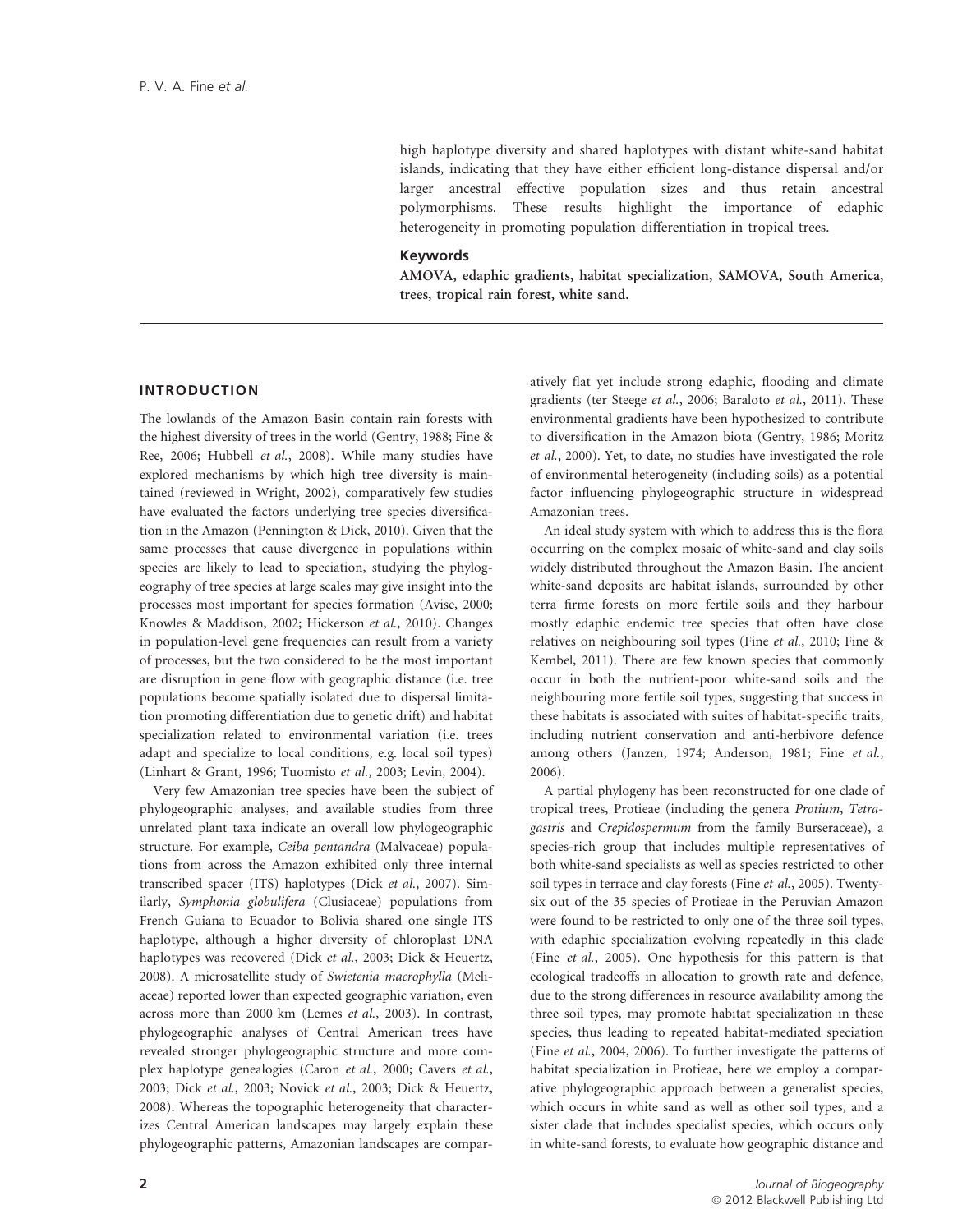environmental heterogeneity influence the phylogeographic structure of species with different degrees of edaphic specialization.

Because white-sand habitats are spatially isolated from one another in the Amazon, we predict that neutral molecular variation should be structured by geographic distance more strongly in the edaphic specialist species than in the edaphic generalist. In the edaphic generalist species, we predict that neighbouring populations should be closely related and freely exchange haplotypes irrespective of habitat type, provided the species is a true habitat generalist with broad environmental tolerances. In this case, neutral molecular variation should also be structured by geographic distance. However, if edaphic heterogeneity acts as a barrier promoting ecological divergence, we expect populations from divergent habitats to be distantly related irrespective of geographic distance and thus they will not exchange haplotypes very often across habitats. In this case, neutral molecular variation should be structured by habitat type and the generalist species may in fact be a complex of cryptic species. Thus, a study of the phylogeographic structure of multiple populations of both an edaphic specialist and a generalist tree species across their geographic ranges provides an important first step in an investigation of the potential mechanisms underlying diversification in Amazonian tree species.

# MATERIALS AND METHODS

## Study species

The section Papilloprotium (Daly & Fine, 2011) was chosen to be the focus of this study because it is a small well-supported monophyletic group of four taxa that includes both edaphic generalist and specialist taxa. Within this section, Protium alvarezianum Daly & P. Fine and Protium subserratum (Engl.) Engl. were sampled for multiple individuals from multiple populations in Peru, Brazil, Guyana and French Guiana (Fig. 1, Table 1). Protium alvarezianum is known only from white-sand forests in Peru and the Rio Negro Basin of Brazil and Venezuela and is sister to Protium reticulatum Engl., a white-sand specialist known only from a few different whitesand forests in the Rio Negro Basin of Venezuela and Brazil. These two taxa are themselves sister to Protium subserratum, which occurs from Ecuador and Peru to French Guiana across northern South America (Daly & Fine, 2011). The fruits of P. alvarezianum and P. subserratum are thought to be dispersed by a large variety of birds and monkeys (like most red-fruited Protium; Daly, 1987) although direct observations in these species have never been published. Flowers of both species are extremely small (< 5 mm), white, fragrant and contain nectar.

Protium subserratum occurs in white-sand forest, clay and brown-sand (terrace) soils (Fine et al., 2005). This taxon presents substantial intra-specific morphological variation in leaf characters, some of which is related to the soil type in which the plants occur. Briefly, in the white-sand forests of Peru and Brazil, specimens have significantly thicker leaflets, entire leaflet

margins and are densely pubescent on the abaxial surface of the leaflets; conversely, individuals from other soil types have thinner glabrous leaflets with strongly toothed margins (Fig. 2, Table 2). No consistent morphological differences were observed in any flower or fruit characters that corresponded with the leaf character differences in the various populations of P. subserratum that we sampled, nor did there emerge support for independent lineages corresponding to the different morphotypes in a molecular phylogenetic analysis with two chloroplast and three nuclear genes (Daly & Fine, 2011).

We located populations of P. subserratum from 11 localities (one in Guyana, two in French Guiana, one in Manaus, Brazil and seven in the Peruvian Amazon; see Fig. 1). In Peru, we located three river basins where we were able to collect one white-sand population and at least one other population on clay or terrace soils: the Nanay River in and around the Allpahuayo-Mishana National Reserve near Iquitos, the Ucayali River near Jenaro Herrera, and the Blanco River in the Matsés National Reserve (Fig. 1). For P. alvarezianum we located populations from all three localities in the Peruvian Amazon where they are known to occur (Fig. 1). From each population of both species, we collected voucher specimens of 12–15 individual trees with a pole pruner, including leaves, branches and flowers and/or fruits (if reproductive); a small amount of leaf material was preserved in silica gel for molecular analysis. GPS coordinates were taken at each tree, and a small soil sample (the first few centimetres below the organic layer) was collected within a metre of the trunk of the tree.

#### Soils

The major habitat types in the lowland Amazon can be differentiated by soil type and by flooding regime (Duivenvoorden & Duque, 2010). Soils are complex, but there are some broad categories that are readily distinguished by very different geological histories and nutrient availability (Hoorn, 1993; Frasier et al., 2008). For example, in the Peruvian Amazon, Fine et al. (2005) divided the terra firme habitats into three main categories: white-sand forests, terrace (brown-sand) forests and clay forests. White-sand soils are perhaps the most obviously distinct soil type in the lowland Amazon. These soils are composed mainly of quartz, derived from Precambrian sediments that make up the Guiana and Brazilian shields, which were deposited by rivers draining westward prior to the Andean uplift (Hoorn, 1993, 1994). The trees growing on these soils in the western Amazon have stunted canopies, from 3 to 25 m, thought to be related to the lower cation exchange capacity of white-sand soils (Anderson, 1981). Indeed, measurements of available nitrogen in white-sand soils are of an order of magnitude lower than neighbouring terrace and clay soils that support rain forests with canopy heights of > 40 m (Fine et al., 2005). In Peru, white-sand forests occur on the landscape as habitat islands with areas ranging from a few hectares to a few square kilometres. They are often arranged as archipelagos that are geographically separated from other white-sand forests by tens to hundreds of kilometres, and they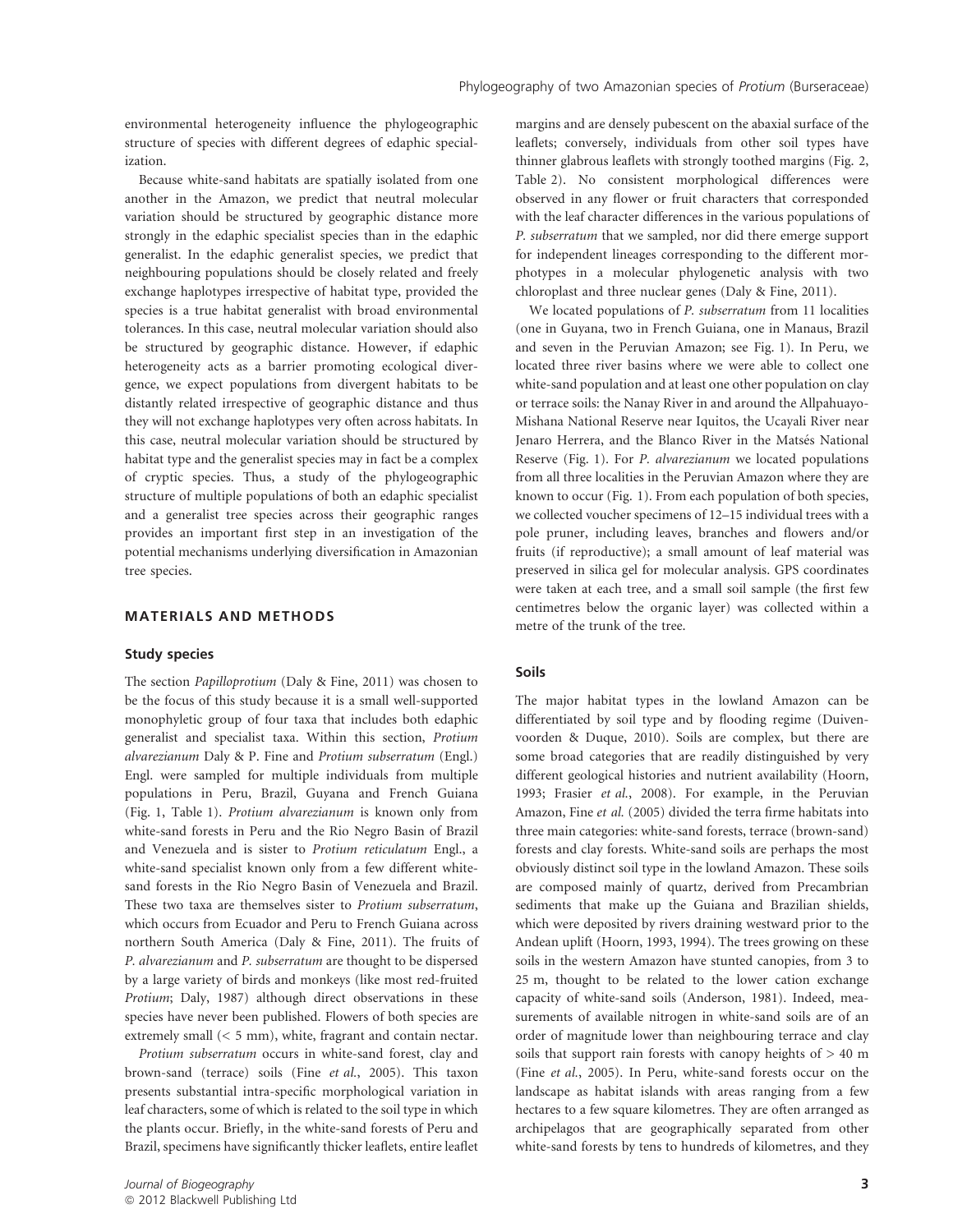

Figure 1 Map of the localities of Protium subserratum and Protium alvarezianum populations in the present study. See Table 1 for more information about the localities. Localities S8–S12 are shown on the top panel (a) and the Peruvian localities (A1–A3; S1–S7) are shown in (b). Open circles denote white-sand forest localities.

Table 1 Localities of Protium alvarezianum and Protium subserratum populations from the present study, with the average soil texture of soil samples collected within 1 m from each individual tree. No soil sample was collected for the individual at S9. See Fig. 1 for map of localities. Significant differences (Tukey post hoc tests) among group means are noted with different superscripts.

| Population (location)                     | Habitat    | Latitude  | Longitude  | % Sand            | % Silt           | % Clay           |
|-------------------------------------------|------------|-----------|------------|-------------------|------------------|------------------|
| A1 alvarezianum                           | White sand | $-4.320$  | $-77,260$  | $74.4^{b}$        | $22.9^{\rm b}$   | $2.7^{\rm a}$    |
| A2 alvarezianum                           | White sand | $-4.901$  | $-73.629$  | $74.8^{b}$        | $23.2^{b}$       | 2.0 <sup>a</sup> |
| A3 alvarezianum                           | White sand | $-5.854$  | $-73.629$  | 64.0 <sup>b</sup> | $34.1^{b}$       | 1.8 <sup>a</sup> |
| S1 subserratum (Nanay)                    | Brown sand | $-3.978$  | $-73.426$  | 88.9 <sup>b</sup> | 7.4 <sup>a</sup> | 3.6 <sup>a</sup> |
| S2 subserratum (Nanay)                    | White sand | $-3.973$  | $-73.426$  | $93.7^{b}$        | 6.1 <sup>a</sup> | 0.2 <sup>a</sup> |
| S3 subserratum (Nanay)                    | Clay       | $-3.833$  | $-73.596$  | $13.3^a$          | $48.1^{b}$       | $38.7^{b}$       |
| S4 subserratum (Jenaro Herrera)           | White sand | $-4.896$  | $-73.644$  | $66.3^{b}$        | $19.2^{b}$       | $14.6^{b}$       |
| S5 subserratum (Jenaro Herrera)           | Brown sand | $-4.862$  | $-73.616$  | $75.3^{\rm b}$    | $23.4^{b}$       | 1.3 <sup>a</sup> |
| S6 subserratum (Rio Blanco)               | White sand | $-5.855$  | $-73.770$  | $64.3^{b}$        | $34.9^{b}$       | 0.8 <sup>a</sup> |
| S7 subserratum (Rio Blanco)               | Clay       | $-6.304$  | $-73.618$  | $36.0^{\rm a}$    | $45.0^{b}$       | $19.0^{b}$       |
| S8 subserratum (Manaus - Reserva Ducke)   | Clay, sand | $-2.5871$ | $-59.558$  | $68.18^{b}$       | $2.60^{\rm a}$   | $29.18^{b}$      |
| S9 subserratum (Manaus – WS)              | White sand | $-2.8491$ | $-60.2413$ |                   |                  |                  |
| S10 subserratum (Potara River, Guyana)    | Brown sand | 5.375     | $-59.577$  | $65.2^{b}$        | $15.5^{\rm b}$   | $19.3^{b}$       |
| S11 subserratum (Paracou French Guiana)   | Brown sand | 4.050     | $-52.040$  | $73.8^{b}$        | $9.6^{ab}$       | $16.6^{b}$       |
| S12 subserratum (Regina St. Virginie, FG) | Brown sand | 5.264     | $-52.931$  | $69.4^{b}$        | $16.7^{\rm b}$   | $13.9^{b}$       |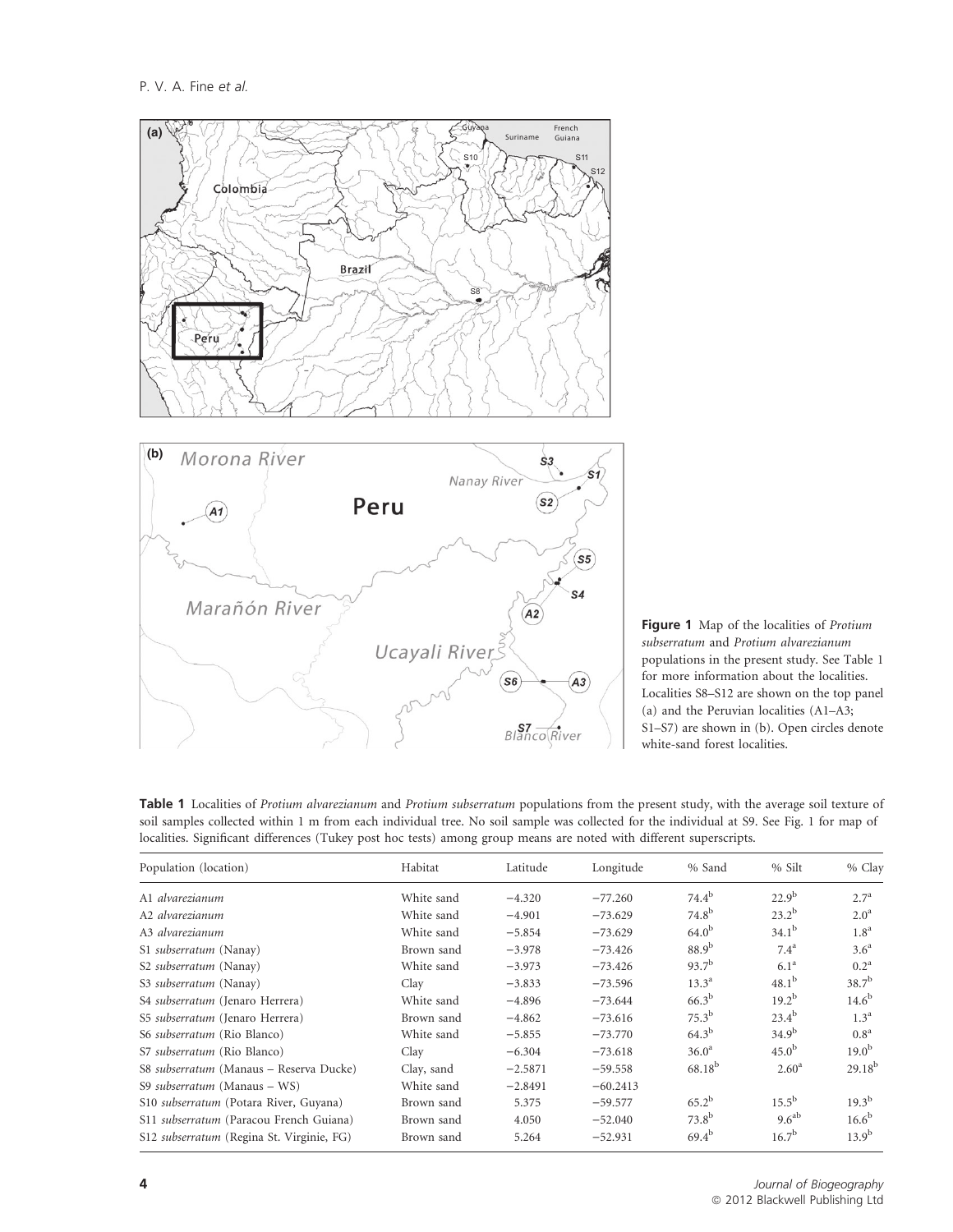

Figure 2 Photos of leaflets of *Protium subserratum* from Peru, including close-ups. On the top is an individual from terrace soil forest, and on the bottom is an individual from white-sand forest. Both leaflets were collected from adult trees of similar size and light environment. These two individuals hail from populations that are 5 km distant from one another. Note the differences in leaf teeth and pubescence.

support an endemic flora of about 135 species of specialist and facultative specialist trees (Fine et al., 2010). There are strong dominance patterns in these forests, and a few species generally make up more than half the number of stems; 0.1-ha plots in white-sand forest averaged only 41.5 species of trees  $\geq$  5 cm diameter at breast height (Fine et al., 2010).

Clay soils (derived from the Solimões or Pebas Formation in the western Amazon) originated from the erosion of Cretaceous metamorphic rocks that became exposed during Andean uplift beginning in the Miocene (Hoorn, 1993). These soils have relatively high nutrient availabilities, and are found only in the western Amazon, generally within a few hundred kilometres of the Andes. These forests are characterized by high canopies and very high species diversities at the 1-ha plot level, commonly exceeding 250 tree species (Pitman et al., 2008). Other clay soils found in the central Amazon and the Guianas are much older and more weathered and have lower nutrient availabilities (Hammond, 2005).

Terrace soils derive from sand and gravel of Andean origin deposited by Pliocene and Pleistocene rivers (Hoorn, 1993, 1994). These soils are intermediate in soil fertility between white-sand and Pebas clay soils. Non-white-sand forests in Brazil, Guyana and French Guiana in this study are similar to Peruvian terrace soils in terms of nutrient availability (Baraloto et al., 2011). These forests are similar in structure and diversity to those on clay soils, although species composition can be markedly different (Pitman et al., 2008).

## Soil analyses

Each of the individual soil samples was subjected to particle size analysis. We followed a hydrometer method modified from Day (1965) and Gee & Bauder (1979). The amount of soil used varied according to its composition: sandier soils required more mass to ensure the methods were reproducible. Average amounts were c. 20 g for clay soils and 40 g or more for sandy soils. Once all organic matter was removed from the sample, 100 mL of 5% sodium hexametaphosphate (HMP) and 200 mL deionized water were added and shaken on a horizontal shaker for a minimum of 4 h. The final volume was brought to 1 L using distilled water and the mixture was then poured into a 1-L graduated cylinder. In another 1-L graduated cylinder, 100 mL 5% HMP was added to 900 mL water to serve as a blank. After manually shaking the cylinder several times to homogenize the soil mixture, hydrometer (ASTM 152H) readings were measured at 30 s and 1, 3, 10, 30, 60, 90 and 120 min, and compared with the blank each time. From these readings, the percentages of sand, silt and clay were calculated.

Table 2 Leaflet measurements  $(\pm$  SE) for the populations of *Protium alvarezianum* and *Protium subserratum* in the present study. Significant differences (Tukey post hoc tests) among group means are noted with different superscripts.

| Population (soil type)                     | Leaflet length<br>(mm) | Leaflet thickness<br>(mm) | Leaflet margin<br>teeth (no. of<br>teeth $cm^{-1}$ ) | Leaflet pubescence<br>(no. of hairs $cm^{-2}$ ) |
|--------------------------------------------|------------------------|---------------------------|------------------------------------------------------|-------------------------------------------------|
| A1 alvarezianum                            | $88.0 \pm 3.2$         | $0.11^a + 0.005$          | $1.19^{ab} \pm 0.9$                                  | $0^a$                                           |
| A2 alvarezianum                            | $92.8 \pm 12.9$        | $0.15^a \pm 0.004$        | $0.55^{\rm a} \pm 1.3$                               | $0^a$                                           |
| A3 alvarezianum                            | $120.1 \pm 5.1$        | $0.11^a + 0.006$          | $0^a$                                                | $0^a$                                           |
| S1 subserratum (brown sand)                | $102.9 \pm 10.4$       | $0.15^a + 0.005$          | $0.29^a + 0.4$                                       | $30.8^b + 6.3$                                  |
| S2 subserratum (white sand)                | $103.9 + 6.9$          | $0.18^{ab} + 0.010$       | $0.125^a + 0.13$                                     | $72.5^{\rm b}$ + 4.5                            |
| S3 subserratum (clay)                      | $172.1 + 22.6$         | $0.16^a + 0.004$          | $1.89^{\rm b} + 0.56$                                | $0^a$                                           |
| S4 subserratum (brown sand)                | $138.3 \pm 13.2$       | $0.13^a + 0.006$          | $2.21^{\rm b}$ + 1.3                                 | $0^a$                                           |
| S5 subserratum (white sand)                | $106.2 \pm 13.5$       | $0.20^{\rm b} + 0.004$    | $0^a$                                                | $315^{\circ} \pm 37.9$                          |
| S6 subserratum (white sand)                | $96.2 + 5.6$           | $0.21^{\rm b} + 0.020$    | $0^a$                                                | $207^{\circ} + 9.9$                             |
| S7 subserratum (clay)                      | $122.7 \pm 11.0$       | $0.14^a + 0.009$          | $1.64^b + 0.64$                                      | $0^a$                                           |
| S8 subserratum (Manaus, sand and clay)     | $137.89 \pm 10.3$      | $0.15^a \pm 0.004$        | $1.01^b + 0.9$                                       | $0^a$                                           |
| S10 subserratum (Guyana, brown sand)       | $128.4 \pm 11.4$       | $0.13^a \pm 0.007$        | $1.63^b \pm 0.48$                                    | $0^a$                                           |
| S11, S12 subserratum (French Guiana, clay) | $98.1 \pm 13.7$        | $0.13^a \pm 0.015$        | $0.52^{ab} + 1.28$                                   | $0^a$                                           |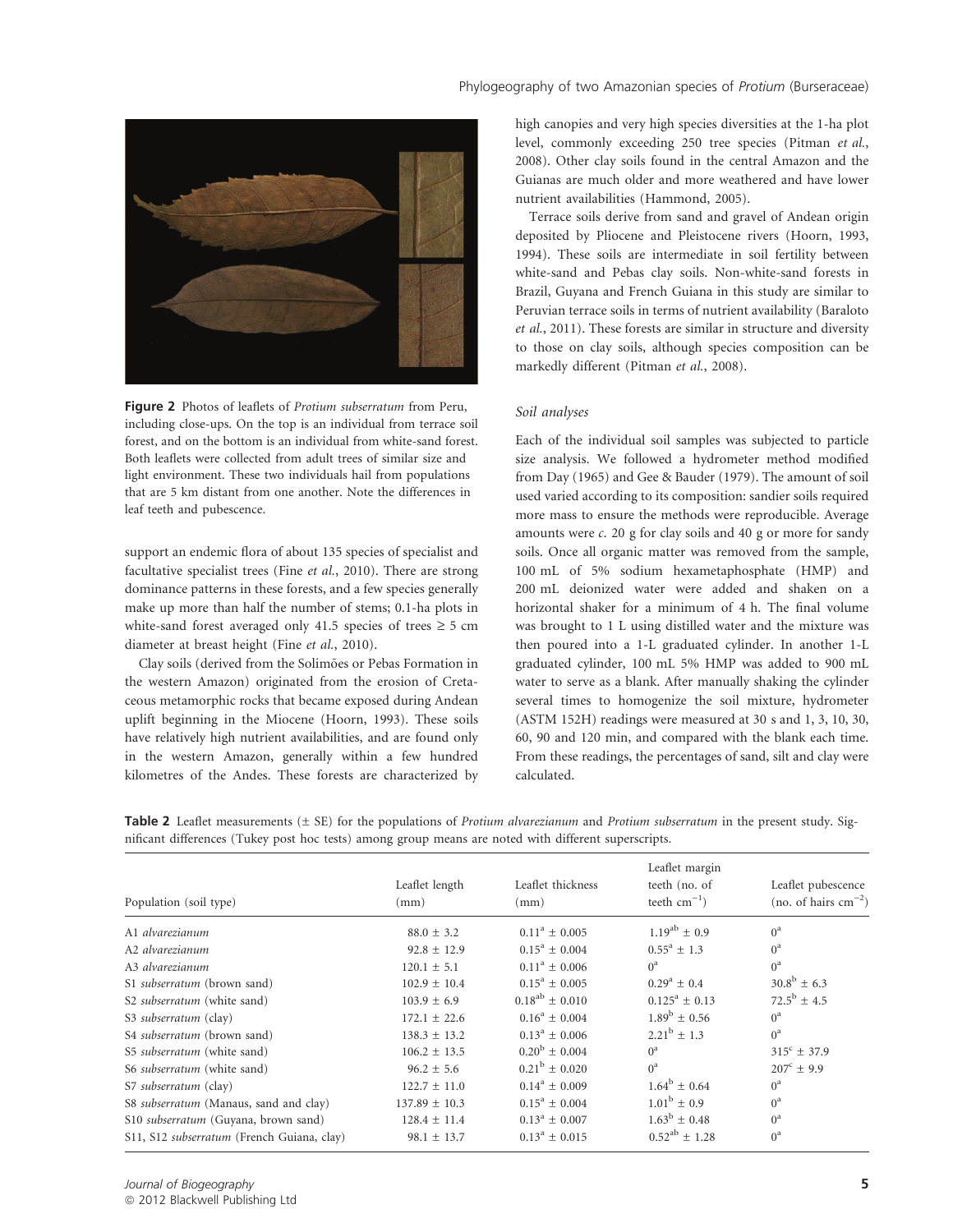## Molecular data

## DNA extractions

The collection numbers, herbarium where the specimens are deposited, geographic locality and GenBank accession number for each of the samples included in our molecular analyses are listed in Appendix S1 in Supporting Information. From each population of P. subserratum and P. alvarezianum, we extracted DNA from five to nine individuals (see Table 3). The samples were either dried fresh in silica gel and stored at  $-80$  °C or taken from a herbarium sheet (i.e. P. reticulatum). All leaf tissue was ground using a Mini Beadbeater-16 (BioSpec Products Inc., Bartlesville, OK, USA) with 2.3 mm zirconia/ silica beads. Extractions were carried out using the DNEasy Plant Mini Kit (Qiagen, Valencia, CA, USA). The protocol for herbarium specimens was modified to include an additional step where  $3-5$  µL of Proteinase K was added to the sample in the lysis buffer and incubated on a horizontal shaker at 42  $^{\circ}$ C for 12–24 h.

#### PCR protocols

We amplified the ribosomal ITS (NY 183: CCT TAT CAT TTA GAG GAA GGA G (F) or ITSleu1: GTC CAC TGA ACC TTA TCA TTT AG (F), and NY 109:GTG ACG CCC AGG CAG ACG T (R) or ITS4: CCT TCC GCT TAT TGA TAT GC (R); Malcomber, 2002; Fine et al., 2005), external transcribed spacer (ETS) (ETS-1: TTC GGT ATC CTG TGT TGC TTA C (F), ETS 18S-IGS: GAG ACA AGC ATA TGA CTA CTG GCA GGA TCA ACC AG (R); Baldwin & Markos, 1998; Weeks et al., 2005) and one nuclear locus, c. 700 bp of the phytochrome C (phyC) starting c. 550 bp downstream in exon 1 (phyC-smbF1: GGC AYT GAA RTC ATA YAA RCT TGC (F), phyC-smbR1: CCR CCC CAC TTG ATC TGY TT (R); Clayton et al., 2007) to assess the phylogenetic relationships within and among the populations of P. subserratum and P. alvarezianum. Results from a Tajima's D-test (Tajima, 1989) revealed that  $phyC$  evolves neutrally ( $P = 0.1$ ). We included one individual for each of the remaining taxa from Papilloprotium (Daly & Fine, 2011) and used P. ferrugineum as outgroup because our phylogenetic analyses, with a larger sample of Protieae species, revealed this species to be sister to the other species in Papilloprotium with 100% bootstrap support and 1.00 posterior probability (Daly & Fine, 2011).

Polymerase chain reactions (PCR) contained  $10 \times$  Bioneer's Accupower reaction buffer, 250 µm deoxynucleotide triphosphates (dNTPs), and 1 unit TLA DNA Polymerase, or  $2 \times$  Green GoTaq Promega reaction buffer, 400  $\mu$ m dNTPs, 3 mm MgCl<sub>2</sub> and 1 unit of Taq DNA polymerase, with 0.4 µM of each forward and reverse primer and 2 µL of undiluted template DNA. The amplification products were visualized with ultraviolet (UV) light on 1% TRIS/borate/EDTA (TBE) agarose gels and cleaned using Exonuclease I and Shrimp Alkaline Phosphatase (USB Corporation, Affymetrix Inc., Santa Clara, CA, USA).

#### Cloning protocols

To assess sequence diversity within the ITS PCR amplicon pool, we cloned PCR products using the pGEM-T vector system (Promega, Madison, WI, USA) following the manufacturer's instructions except that reaction volumes for ligation and transformation were halved. We did not clone ETS and phyC PCR products because these did not reveal polymorphisms within individuals with direct sequencing. For blunt-ended PCR products, we carried out a standard A-tailing procedure before ligation. Blue-white colony screening was used to pick at least five positively transformed colonies for each accession, which

Table 3 Indices of molecular diversity per population of Protium alvarezianum (A1-A3) and Protium subserratum (S1-S11). Sample size, number of haplotypes, number of phylogenetically informative sites and theta  $(\pi)$  are presented for each population. Theta  $(\pi)$  is estimated from the infinite-site equilibrium relationship between the mean number of pairwise differences  $(\pi)$  and theta. These metrics were calculated in Archaeoun 3.1, with the combined dataset with a locus separator between phyC and ETS–ITS. There were a total of 1209–1211 nucleotide sites for each individual.

|                                       |             |            | Phylogenetically  |                      |
|---------------------------------------|-------------|------------|-------------------|----------------------|
| Population (soil type or locality)    | Sample size | Haplotypes | informative sites | Theta $(\pi)$ , (SD) |
| A1                                    |             |            |                   | 0.20(0.33)           |
| A <sub>2</sub>                        |             |            |                   | 0.93(0.85)           |
| A3                                    |             |            | 11                | 2.90(1.98)           |
| S1 (Peru, Nanay, brown sand)          |             | 6          |                   | 0.28(0.39)           |
| S2 (Peru, Nanay, white sand)          | 6           |            | 6                 | 3.20(2.21)           |
| S3 (Peru, Nanay, clay)                | 6           |            |                   | 0.0(0.0)             |
| S4 (Peru, Jenaro Herrera, brown sand) | 5           |            |                   | 0.0(0.0)             |
| S5 (Peru, Jenaro Herrera, white sand) | 6           |            |                   | 2.4(1.74)            |
| S6 (Peru, Rio Blanco, white sand)     | 6           | 6          | 11                | 4.73(3.11)           |
| S7 (Peru, Rio Blanco, clay)           |             |            | 4                 | 1.60(1.32)           |
| S8 (Manaus)                           |             |            | 11                | 2.52(1.70)           |
| S10 (Guyana)                          | h           | 6          |                   | 2.26(1.66)           |
| S11-S12 (French Guiana)               |             |            |                   | 0.43(0.48)           |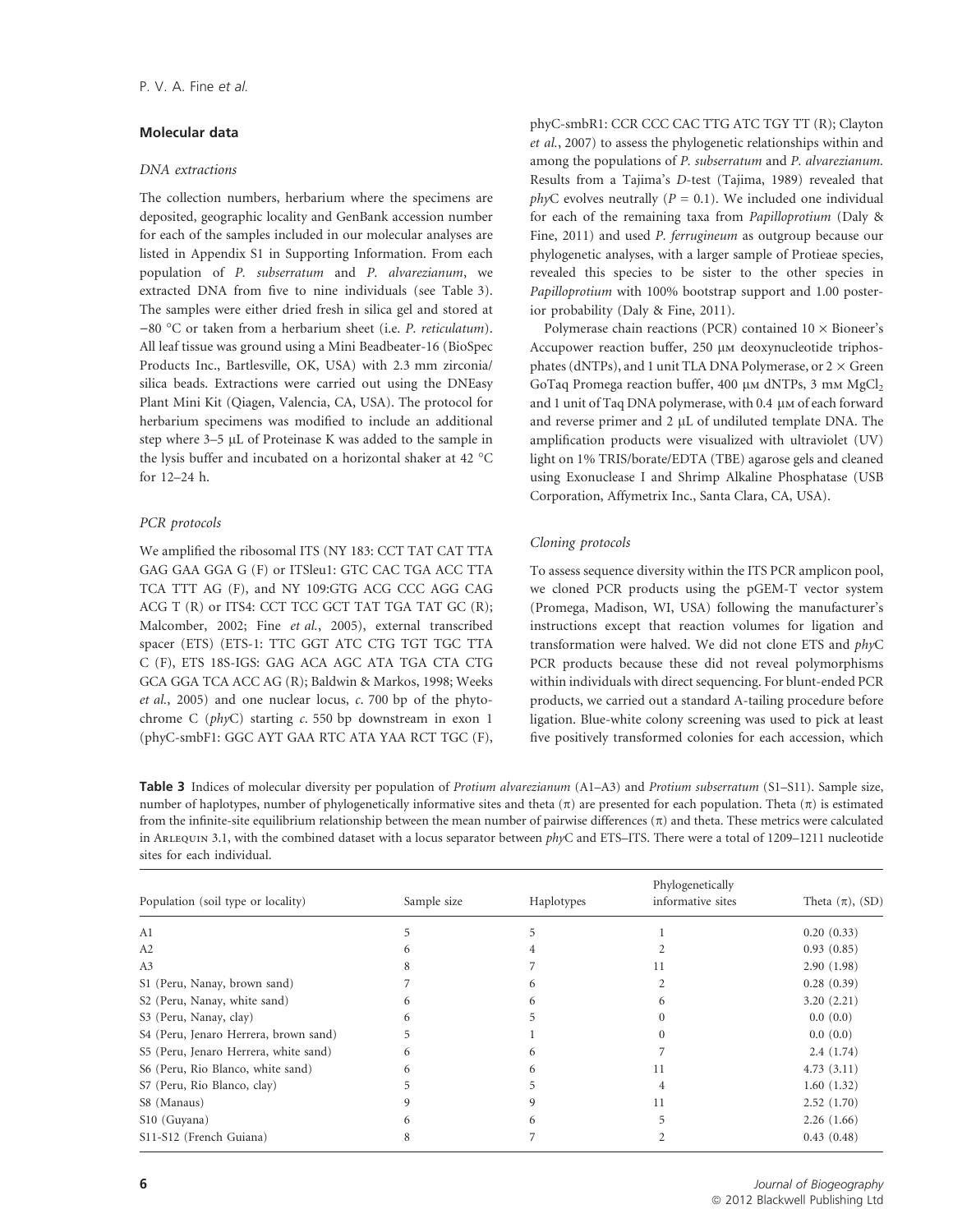were further verified by PCR using universal M13F/R primers. Plasmids were cleaned following the FastPlasmid Mini Kit protocol (Fisher Scientific, Gaithersburg, MD, USA).

## Sequencing and alignment

Amplification products were cycle-sequenced using the original PCR primers or the SP6-T7 universal primers for cloned products in 10 µL reactions with the standard BigDye (Applied Biosystems, Foster City, CA, USA) protocol and afterwards cleaned using an EDTA–ethanol precipitation step. Sequencing was performed on an ABI 3730 sequencer (Applied Biosystems). The resulting chromatograms were edited, and forward and reverse sequences were assembled using Geneious Pro 5.3.3 (Drummond et al., 2010). Initial sequence alignments were made using CLUSTALW (EMBL-EBI, Cambridge, UK) and subsequent manual alignments in MACCLADE 4.05 (Maddison & Maddison, 2002). For cloned products, we used only identical sequences that were recovered more than once per PCR amplicon pool, and considered sequences differing in fewer than three polymorphisms as Taq error. When necessary, consensus sequences from each ITS amplicon were created for final analyses. No divergent/paralogous copies in ITS were detected.

## Data analyses

#### Phylogenetic analyses

We analysed the concatenated data set using Bayesian inference in MrBayes 3.2 (Ronquist & Huelsenbeck, 2003) with the data partitioned by gene evolution under different stochastic evolutionary models. We used MRMODELTEST 2.3 (Nylander, 2004) to select the best stochastic model that fitted the dataset under the Akaike information criterion corrected for small sample size  $(AIC_c)$  (HKY+I for ETS and *phyC*; GTR for ITS). All model parameters were unlinked among partitions and we let partitions evolve under different rates. We used the default uniform priors for all parameters, and ran a Metropoliscoupled Markov chain Monte Carlo  $(MC<sup>3</sup>)$  for  $10 \times 10<sup>6</sup>$ generations sampling every 1000 generations with two internal runs and four chains, one cold and three incrementally heated; after preliminary analyses we decided to lower the heating temperature to 0.1 for final analyses to ensure proper chain swapping. Adequate mixing and convergence of the  $MC<sup>3</sup>$  to the stationary distribution was confirmed by inspecting a plot of likelihood values per generation and evaluating that the average standard deviation of split frequencies stabilized below 0.01. We summarized the posterior probability distribution of sampled trees with a 50% majority rule consensus tree after discarding the first 25% of sampled trees as 'burn-in'.

#### Haplotype networks

To visualize the patterns of relatedness in populations of P. subserratum generated by each locus, haplotype networks

were created in tcs 1.21 using statistical parsimony (Clement et al., 2000), with 95% parsimony connection limit and considering gaps as missing data.

#### Population structure

We investigated the structure of the populations of the two species to reveal correlations with genetic variation, soil type and geography across the Amazon Basin by using a hierarchical approach implemented through analysis of molecular variance (AMOVA) (Excoffier et al., 1992) employing Arlequin 3.1 (Excoffier et al., 2005). We entered our sequence data into Arlequin, and analysed all loci using a locus separator function to separate ETS–ITS from phyC. Our population S12 of P. subserratum in French Guiana contained only two individuals, so we lumped it together with the six individuals from S11 (Paracou), which is 250 km distant, to form one single sample with eight individuals. Individuals in populations S11 and S12 shared the same haplotypes for both loci.

The AMOVA partitions the total variance observed into covariance components that result from the variance among groups (geographic regions or soil types), among populations within groups and within populations. Next, the covariance components are used to calculate fixation indices,  $\phi$ -statistics, which are analogous to Wright's F-statistics (Excoffier et al., 2005). The significance of the fixation indices is tested using a nonparametric permutation approach with 1000 replicates (Excoffier et al., 2005).

We tested the relative influence of geographic distance versus soil type on the phylogeographic structure of P. subserratum, specifically whether populations in white-sand localities geographically isolated from one another were more similar to each other than to populations in clay or terrace soil located nearby. To do so, we grouped the populations by location with respect to the factor of interest and compared the  $\phi$ -statistics in sequential analyses. For example, to quantify the effect of cross-Amazon separation, we grouped the Peruvian and Brazilian populations of P. subserratum into one group, and the Guyanan and French Guianan populations into a second group. To quantify the relative strength of soil versus geographic distance within Peru, we grouped the white-sand populations into one group and the terrace and clay populations into a second group and compared the  $\phi$ -statistics with a second analysis where white-sand and clay and terrace populations were grouped by location in the three river basins within Peru (Fig. 1). For P. alvarezianum, we did not group the populations but simply compared the  $\phi$ -statistics of genetic diversity with the scores of the P. subserratum whitesand populations to see whether isolation by distance would be a stronger influence than for white-sand populations of P. subserratum, given that P. alvarezianum occurs only in white-sand islands while P. subserratum may be sharing alleles with non-white-sand populations.

As a further test of phylogeographic structure we conducted a spatial analysis of molecular variance (SAMOVA) using samova 1.0. This method implements an approach to define groups of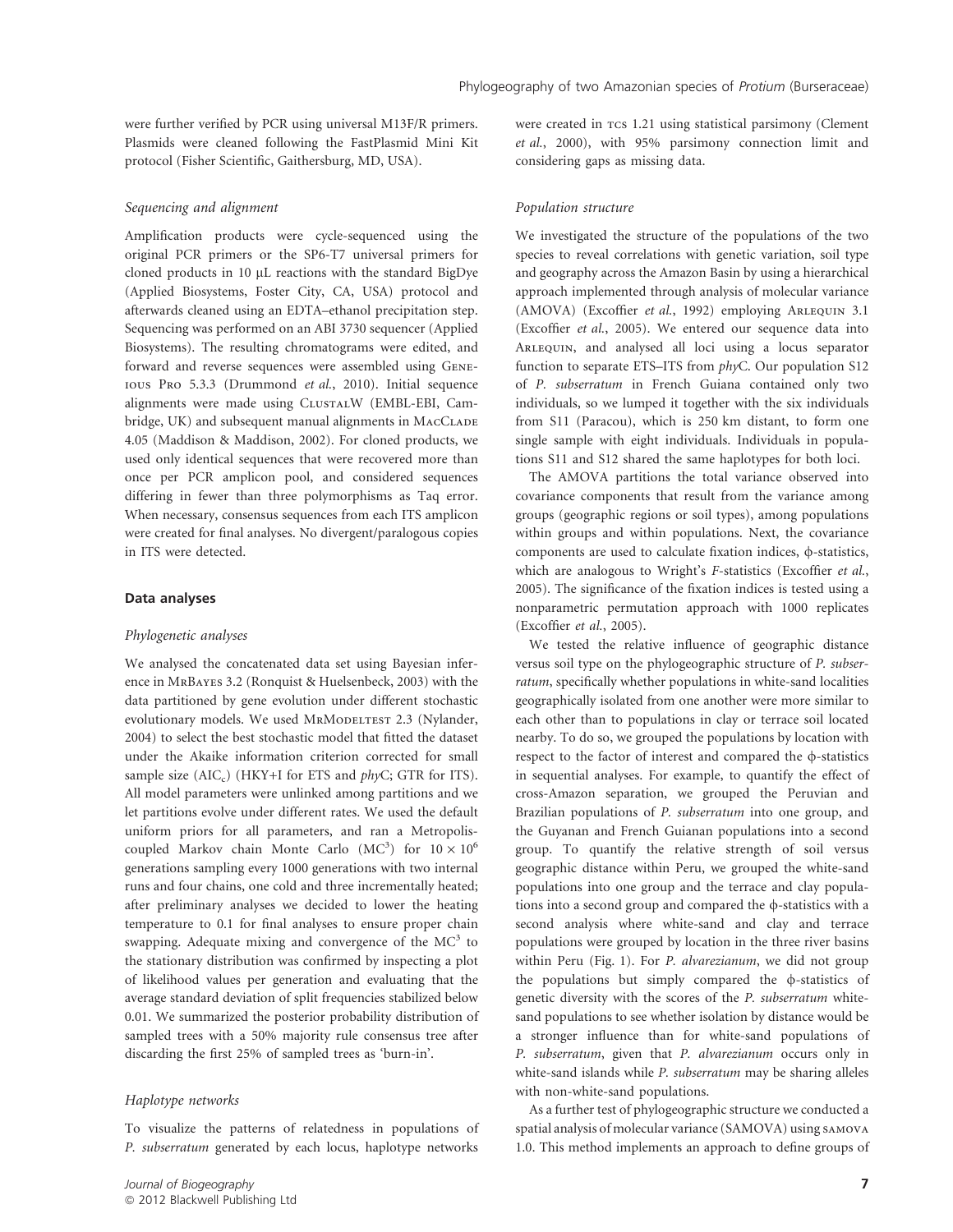populations by maximizing the proportion of total genetic variance due to differences among groups through simulated annealing (Dupanloup et al., 2002). SAMOVA was run with 100 simulated annealing processes and different numbers of groups  $(K)$  until the  $F_{CT}$  value (the proportion of genetic variance among groups of populations) reached a plateau. SAMOVA requires more than three populations per species, thus we only carried out this analysis for P. subserratum.

# RESULTS

The total aligned length of the three nuclear loci for P. alvarezianum ( $n = 19$ ) and P. subserratum ( $n = 65$ ) was 1209 to 1211 bp. The combined data set contained 42

polymorphic sites, distributed evenly among the three loci (phyC with 15, ITS with 13 and ETS with 14).

In the Bayesian phylogenetic analysis, P. subserratum received strong support as a monophyletic group with 0.97 posterior probability, sister to P. reticulatum + all P. alvarezianum populations, which themselves formed a monophyletic group with 1.0 posterior probability (Fig. 3). Protium alvarezianum populations separated into three subclades that mostly corresponded to geographically separated populations: the most westerly population, Morona (A1) was sister to a polytomy that included two well-supported subclades – one that consisted of a group of the Jenaro Herrera (A2) population plus one individual from Rio Blanco (A3\_pf23), and one that included all of the remaining Rio Blanco



Figure 3 Majority rule (50%) consensus tree of Bayesian inference for concatenated  $phyC$ , internal transcribed spacer (ITS) and external transcribed spacer (ETS) nuclear genes of populations of Protium subserratum and Protium alvarezianum. Branch lengths correspond to expected substitutions per site. Posterior probabilities are shown at the nodes. Colours correspond to the morphotypes within P. subserratum corresponding to different soil types and/or geographic location: red represents clay and terrace soil morphotypes in Peru, orange represents white-sand morphotypes in Peru, green represents the Manaus population, blue represents Guyanan morphotypes, and purple represents French Guianan morphotypes.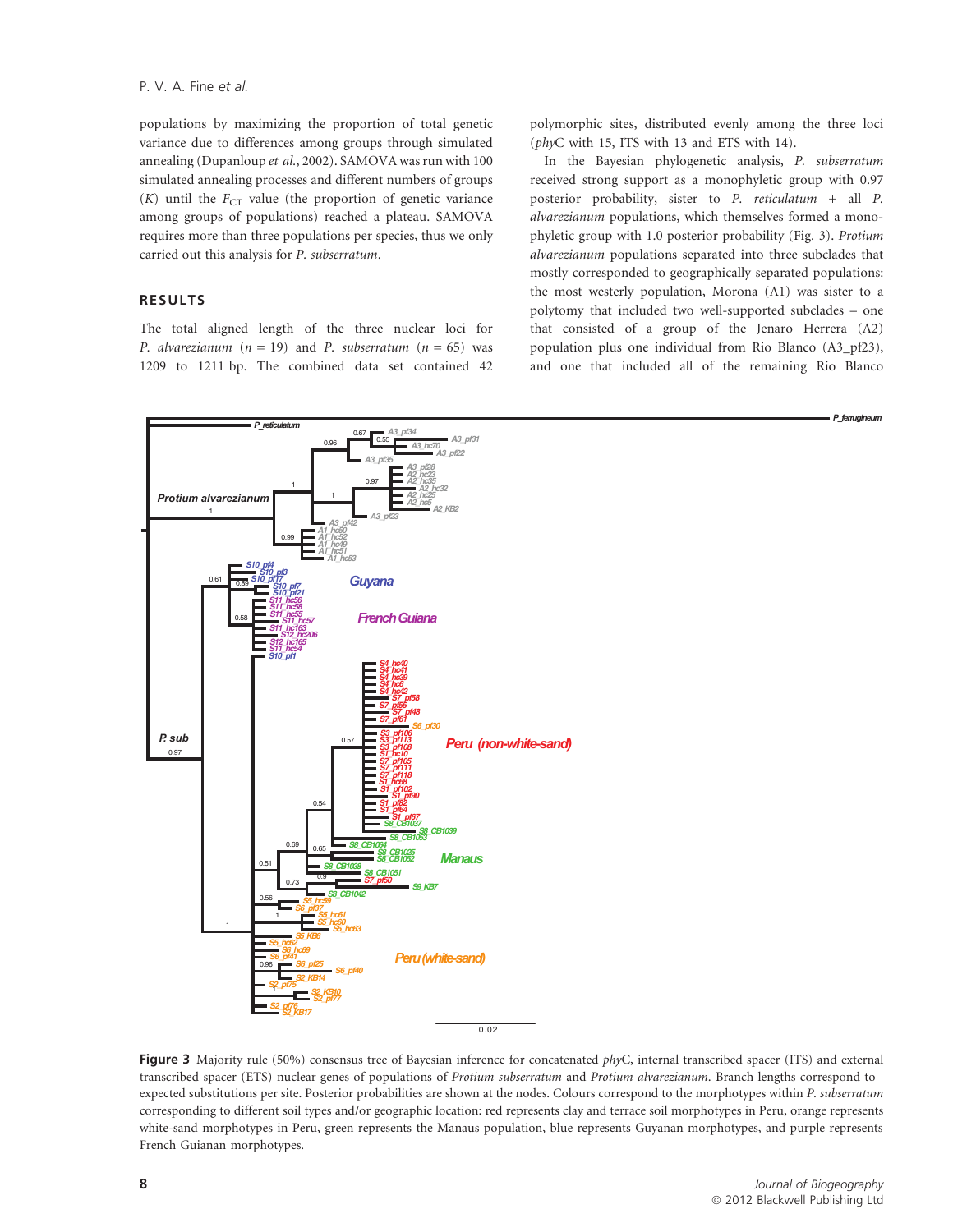Table 4 Population pairwise  $\phi_{ST}$  statistics for *Protium al*varezianum. See Table 1 and Fig. 1 for locality information. All three comparisons are significantly different from one another  $(P < 0.0001)$ . Above the diagonal is pairwise geographic distance (km).

|                | A1      | A2       | A <sub>3</sub> |
|----------------|---------|----------|----------------|
| A1             | 0       | 407.6    | 436.8          |
| A2             | 0.91785 | $\Omega$ | 106            |
| A <sub>3</sub> | 0.60164 | 0.55485  | $\cup$         |

population (Fig. 3). Pairwise  $\phi_{ST}$  comparisons for *P. alvarezia*num revealed high population structuring among each of the three white-sand populations of this species, with high  $\phi_{ST}$ values among them (ranging from 0.55 to 0.92; Table 4), much higher than the pairwise comparisons within the western Amazon of P. subserratum white-sand morphotypes (ranging from 0.008 to 0.375; Table 5).

There is evidence of substantial phylogeographic structure between eastern and western populations of P. subserratum, as all western individuals belonged to a clade with 1.0 posterior probability, although one Guyanan individual was a member of this 'western Amazonian' clade. Unlike P. alvarezianum, there was no support for any geographic structure by river basin, as individuals from S2, S5 and S6 (white-sand locations) were not differentiated by river basin in the phylogeny, and individuals from S1, S3, S4 and S7 (clay and terrace locations) occurred in the same large clade, not showing any geographic structure. With one exception, all clay and terrace soil populations from all three river basins were found in one clade that is supported with a 0.57 posterior probability, derived from a grade that included almost all white-sand morphotypes and all of the Manaus individuals (Fig. 3). There was one individual from a white-sand population in this same group of clay and terrace individuals. In general, the posterior probabilities within the P. subserratum clade are low, consistent with the hypothesis that this lineage contains only a single species, and that different morphotypes are not monophyletic lineages (Daly & Fine, 2011).

The haplotype networks for each locus showed broad congruence that matches the concatenated Bayesian analyses of the three loci (Fig. 4). In general, white-sand populations and Manaus populations of P. subserratum had much higher haplotype and nucleotide diversity than clay and terrace populations, even though they had comparable sample sizes (Table 3, Fig. 4). For phyC, all but one of the 22 individuals from the three Peruvian clay and terrace populations share one single haplotype. White-sand populations were composed of six different haplotypes, one of which is shared with a Guyanan population more than 2000 km to the east. All French Guianan populations shared the same two haplotypes that differ by one base pair. For ITS and ETS, all French Guianan individuals shared the same haplotype with most Guyanan individuals. As in phyC, there was a diversity of haplotypes in the white-sand morphotypes and the Manaus population and very few in the Peruvian clay and terrace morphotypes. Two white-sand individuals shared haplotypes with the clay and terrace morphotypes. Pairwise  $\phi_{ST}$  values mirrored these results, with extremely low  $\phi_{ST}$  values among all clay and terrace populations, as well as between two of the white-sand islands with each other (Table 5).

There was significant population structure among groups, among populations within groups, and within populations when an AMOVA was performed on all P. subserratum populations, with most of the explained variation occurring between eastern and western populations (Table 6). For the AMOVA analyses conducted on only Peruvian populations of P. subserratum, grouping by soil (white sand versus non-whitesand) explained the highest percentage of the variance, with a significant among-group component (Table 6). When grouping by river basin, most of the variation was explained among populations within groups rather than among groups, consistent with the hypothesis that difference in soil type structures P. subserratum populations to a greater degree than spatial distance.

The SAMOVA results corroborated the phylogenetic and AMOVA results.  $F_{CT}$  reached a plateau when the number of groups (K) was set to 6 (0.7; Table 7). SAMOVA groups 1 and

Table 5 Population pairwise  $\phi_{ST}$  statistics for *Protium subserratum*. See Table 1 and Fig. 1 for locality information. Numbers in boldface are pairwise comparisons that are not significantly different from each other with  $\alpha = 0.05$ . Above the diagonal is pairwise geographic distance (km).

|                              |                | S1                       | S <sub>2</sub> | S <sub>3</sub>           | S4                       | S <sub>5</sub>           | S6                       | S7                       | S8     | S <sub>10</sub> | S11   |
|------------------------------|----------------|--------------------------|----------------|--------------------------|--------------------------|--------------------------|--------------------------|--------------------------|--------|-----------------|-------|
| Peru, Nanay, brown sand      | S1             | $\overline{\phantom{0}}$ | 0.556          | 24.81                    | 104.9                    | 100.5                    | 212.2                    | 259.5                    | 1547   | 1857            | 2538  |
| Peru, Nanay, white sand      | S <sub>2</sub> | 0.6899                   |                | 24.95                    | 105.4                    | 101.1                    | 212.7                    | 260.1                    | 1547   | 1856            | 2538  |
| Peru, Nanay, clay            | S3             | $-0.0244$                | 0.7231         | $\overline{\phantom{0}}$ | 118.3                    | 114.4                    | 225.7                    | 274.8                    | 1565   | 1864            | 2550  |
| Peru, Jenaro, brown sand     | S4             | 0.0228                   | 0.6985         | 0.00                     | $\overline{\phantom{0}}$ | 4.89                     | 107.5                    | 156.6                    | 1584   | 1935            | 2598  |
| Peru, Jenaro, white sand     | S <sub>5</sub> | 0.6884                   | 0.3757         | 0.7172                   | 0.6923                   | $\overline{\phantom{0}}$ | 111.7                    | 160.3                    | 1580   | 1930            | 2593  |
| Peru, Rio Blanco, white sand | S <sub>6</sub> | 0.4246                   | 0.0087         | 0.4381                   | 0.4006                   | 0.2727                   | $\overline{\phantom{0}}$ | 52.68                    | 1617   | 2010            | 2562  |
| Peru, Rio Blanco, clay       | S7             | 0.0296                   | 0.5708         | 0.040                    | $-0.00$                  | 0.5606                   | 0.2970                   | $\overline{\phantom{0}}$ | 1612   | 2029            | 2658  |
| Manaus                       | S <sub>8</sub> | 0.3843                   | 0.3708         | 0.3941                   | 0.3643                   | 0.4946                   | 0.2319                   | 0.3172                   |        | 885.3           | 1115  |
| Guyana                       | S10            | 0.8265                   | 0.5484         | 0.8489                   | 0.8340                   | 0.7000                   | 0.5210                   | 0.7514                   | 0.5898 |                 | 848.1 |
| French Guiana                | S11            | 0.9495                   | 0.8161         | 0.09731                  | 0.9707                   | 0.8600                   | 0.7638                   | 0.9104                   | 0.7711 | 0.5167          |       |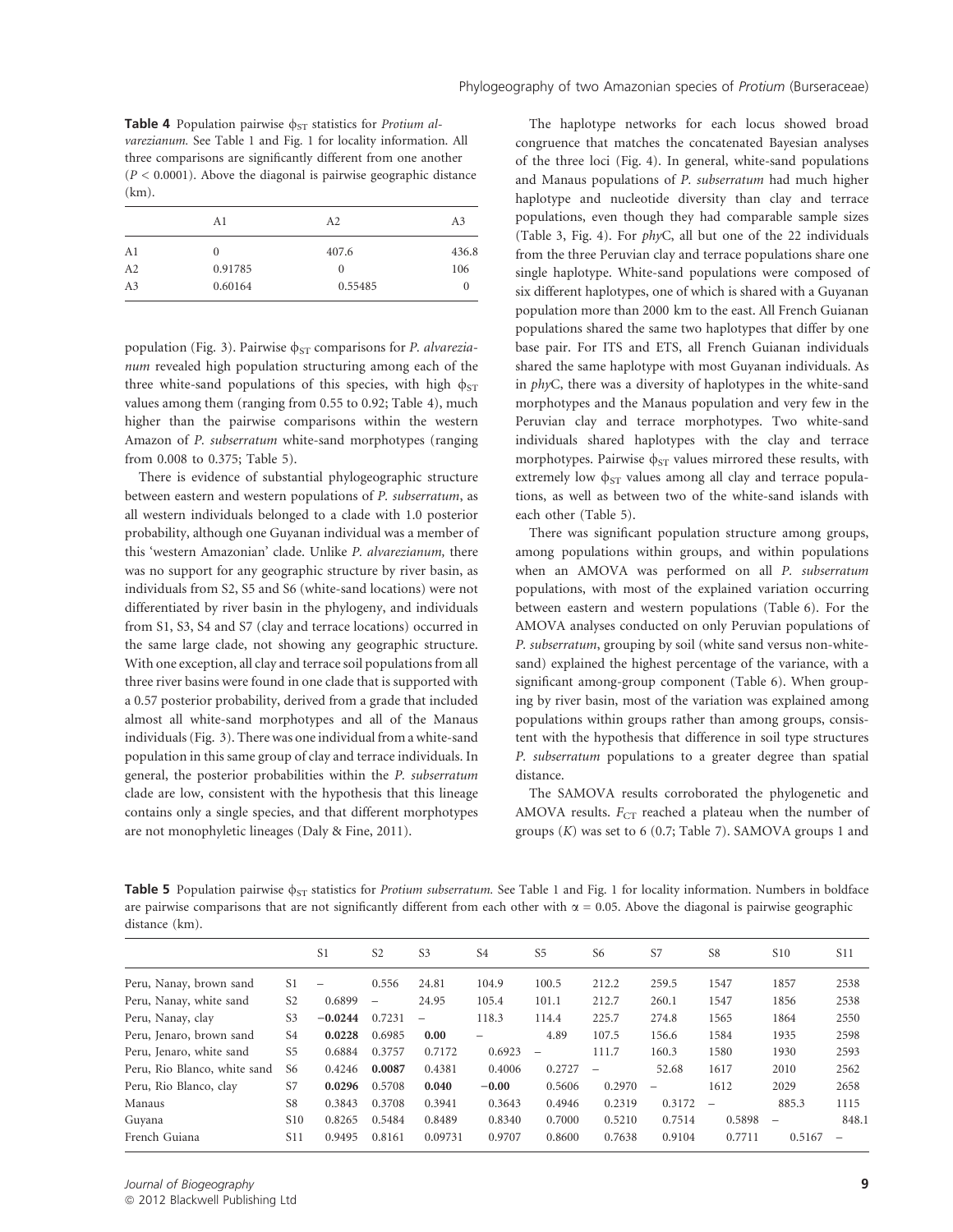

**Figure 4** Haplotype networks of *Protium subserratum* for (a) external transcribed spacers (ETS), (b) internal transcribed spacer (ITS) and (c) phyC. Purple represents the French Guianan populations, blue represents the Guyanan population, green represents the Manaus population, orange represents Peruvian white-sand populations, and red represents Peruvian clay and terrace populations. The pie charts are labelled with their S1–S12 labels which correspond to the sites in Table 1. The size of the circle approximates the number of individuals for each haplotype. A rectangle means that  $Tcs$  infers the haplotype to be 'ancestral'. A hatched line means there were two changes between linked haplotypes.

2 corresponded to locations S10 and S11 from eastern Amazon in Guyana and French Guiana, respectively (Fig. 1a). SAM-OVA group 3 corresponded to location S8 from Manaus (Fig. 1a). SAMOVA groups 4, 5 and 6 corresponded to locations from western Amazon; group 4 included locations S1, S3, S4 and S7 (clay and terrace locations), and group 5 and 6 included locations S6 plus S2 and S5 (white-sand locations), respectively (Fig. 1b).

# **DISCUSSION**

# Phylogeographic patterns in specialist versus generalist tree species

White-sand forests in the Peruvian Amazon occur as widely separated habitat islands that can be quite distant from each other. Thus it was predicted that white-sand specialist trees would exhibit strong patterns of neutral genetic differentiation among populations when compared with edaphic generalist trees. This is because an edaphic generalist that occurs on both white-sand and non-white sand soils could potentially interbreed across soil types reducing the effect of genetic drift among widely separated habitats. Consistent with our expectation, the edaphic specialist P. alvarezianum and the edaphic generalist P. subserratum presented different patterns of phylogeographic structure, with P. alvarezianum exhibiting much higher  $\phi_{ST}$  measures than *P. subserratum*.

Unexpectedly, results for the generalist P. subserratum suggested very low overall sharing of haplotypes across different habitat types from the same river basins, with the white-sand populations showing relatively higher haplotypic and nucleotide diversity, and exhibiting lower  $\phi_{ST}$  measures among widely separated white-sand habitat islands. These results suggest that white-sand and non-white-sand populations of P. subserratum act effectively as distinct gene pools, with the white-sand populations perhaps having more efficient dispersal mechanisms and/or larger ancestral effective population sizes than the specialist P. alvarezianum.

It is possible that differences in pollinator and dispersal assemblages in these two species could be related to the average dispersal distances of pollen or seeds, which would directly influence  $\phi_{ST}$  measures. Both the specialist P. alvarezianum and the generalist P. subserratum are probably pollinated by small bees (T.M.M., pers. obs.), which are unlikely to be able to fly the  $100 + km$  between the geographically separated whitesand habitats in Fig. 1. Future population genetic studies at a finer scale are under way to tease apart pollen versus seedmediated gene flow and their relative importance in interpopulation gene flow among white-sand habitat islands as well as between habitat types, and how differences in demographic parameters (e.g. bottlenecks, effective population sizes) may affect patterns of genetic differentiation.

# Evaluating the relative importance of edaphic heterogeneity and geographic distance in the generalist P. subserratum

Soil type and geographic distance both play a role in generating population structure in P. subserratum, depending on the spatial scale of analysis (Table 6). At the level of the continent, geographic distance was correlated with neutral genetic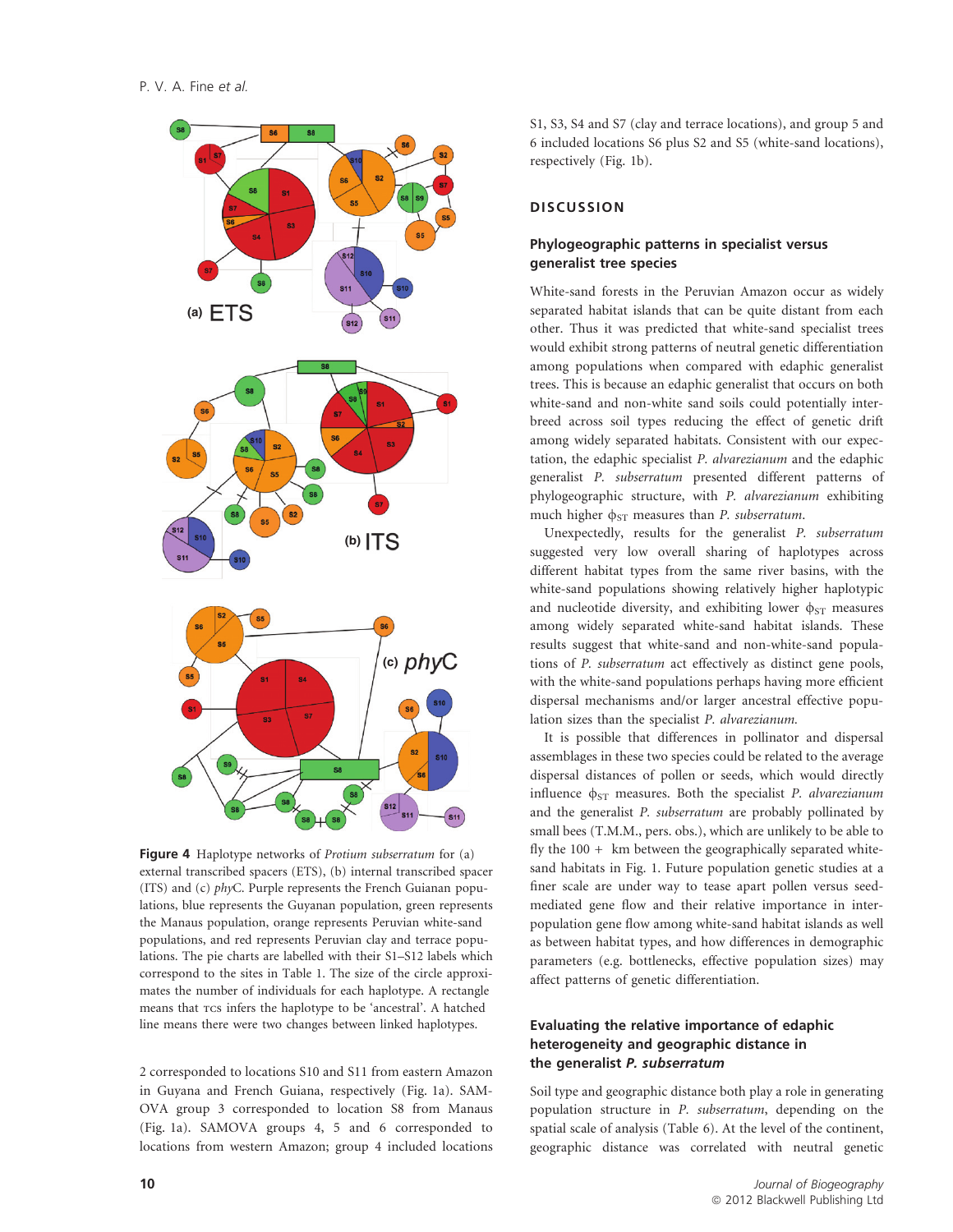Table 6 Analysis of molecular variance (AMOVA) for populations of Protium subserratum grouped by geography (Guianas versus Amazon), river basin (Peru only), or soil type (white sand versus non-white sand, Peru only).

| Guvana and French Guiana versus Peru and Manaus |  |  |  |  |  |
|-------------------------------------------------|--|--|--|--|--|
|-------------------------------------------------|--|--|--|--|--|

| AMOVA                            | d.f. | Variance components | % explained |  |  |  |  |
|----------------------------------|------|---------------------|-------------|--|--|--|--|
| Among groups                     |      | $2.57*$             | 59.55       |  |  |  |  |
| Among populations, within groups |      | $0.78***$           | 18.14       |  |  |  |  |
| Within populations               | 54   | $0.96***$           | 22.31       |  |  |  |  |
| $\phi_{ST}$                      |      | 0.77                |             |  |  |  |  |

#### $*P < 0.05$ ,  $**P < 0.001$ .

| AMOVA                            |      | River Basin, within Peru |                   | Soil type, within Peru |                        |                   |
|----------------------------------|------|--------------------------|-------------------|------------------------|------------------------|-------------------|
|                                  | d.f. | Variance<br>components   | $\%$<br>explained | d.f.                   | Variance<br>components | $\%$<br>explained |
| Among groups                     |      | $-0.34$                  | $-22.34$          |                        | $1.09*$                | 52.31             |
| Among populations, within groups | 4    | $1.07***$                | 69.84             | 5                      | $0.19***$              | 9.00              |
| Within populations               | 34   | $0.81***$                | 52.50             | 34                     | $0.81***$              | 38.69             |
| $\phi_{ST}$                      |      | 0.47                     |                   |                        | 0.55                   |                   |

 $*P < 0.005$ ,  $**P < 0.001$ .

Table 7 Comparison of fixation indices corresponding to the groups of populations detected by spatial analysis of molecular variance (SAMOVA) in Protium subserratum based on two nuclear DNA regions: internal transcribed spacer–external transcribed spacer (ITS–ETS) and  $phyC$ .  $K = 6$  groups is highlighted in boldface because it corresponds to the best supported model.

| No. of groups $(K)$ | Groups                                                                  | $F_{SC}$ | $F_{ST}$ | $F_{\text{CT}}$ |
|---------------------|-------------------------------------------------------------------------|----------|----------|-----------------|
| 2                   | [S10, S11] and [S1, S2, S3, S4, S5, S6, S7, S8]                         | 0.44     | 0.77     | 0.59            |
| $\overline{3}$      | $[510, 511]$ , $[51, 53, 54, 57, 58]$ and $[52, 55, 56]$                | 0.30     | 0.70     | 0.59            |
| $\overline{4}$      | [S10, S11], [S1, S3, S4, S7], [S8] and [S2, S5, S6]                     | 0.20     | 0.68     | 0.61            |
| $\overline{5}$      | [S10, S11], [S1, S3, S4, S7], [S8], [S2, S6] and [S5]                   | 0.10     | 0.68     | 0.65            |
| 6                   | $[S10]$ , $[S11]$ , $[S1, S3, S4, S7]$ , $[S8]$ , $[S2, S6]$ and $[S5]$ | $-0.05$  | 0.67     | 0.69            |
| 7                   | [S10], [S11], [S1, S3, S4, S7], [S8], [S2], [S6] and [S5]               | $-0.10$  | 0.67     | 0.71            |
| 8                   | [S10], [S11], [S1, S3, S4], [S7], [S8], [S2], [S6] and [S5]             | $-0.11$  | 0.66     | 0.70            |
| 9                   | [S10], [S11], [S1], [S3, S4], [S7], [S8], [S2], [S6] and [S5]           | $-0.20$  | 0.65     | 0.70            |

 $F_{SC}$ , proportion of genetic variance between populations within groups.

 $F<sub>ST</sub>$ , proportion of genetic variance between groups and populations overall.

 $F_{CT}$ , proportion of genetic variance among groups.

divergences between Peruvian, Brazilian and Guianan populations. Within Peru, geographic distance among the three river basins did not appear to be a significant barrier for populations of P. subserratum within the same habitat type (Tables 5 & 6, Fig. 4). On the other hand, there was significant population structure between white-sand and non-white-sand soils, even within the same river basin (Tables 5 & 6, Fig. 4). This suggests that at the scale of the northern Peruvian Amazon, geographic distance is not a strong factor shaping population genetic structure while soil type is extremely important, consistent with the idea that adaptation to soil type may play a fundamental role in lineage divergence in these trees. Whereas soil type was expected to be very important given the morphological differences in leaflets between whitesand and non-white-sand populations, the complete lack of geographic structure among the three Peruvian river basins for both white-sand and non-white-sand populations is surprising. Because white-sand islands are small habitats compared with terrace and clay habitats in the Peruvian Amazon, as well as geographically isolated from one another, we predicted low levels of haplotype sharing among white-sand populations due to population bottlenecks, which does not appear to be the case. Instead, the neutral differentiation imposed by geographic distance is being balanced by significant amounts of gene flow or the populations are maintaining high levels of ancestral polymorphisms.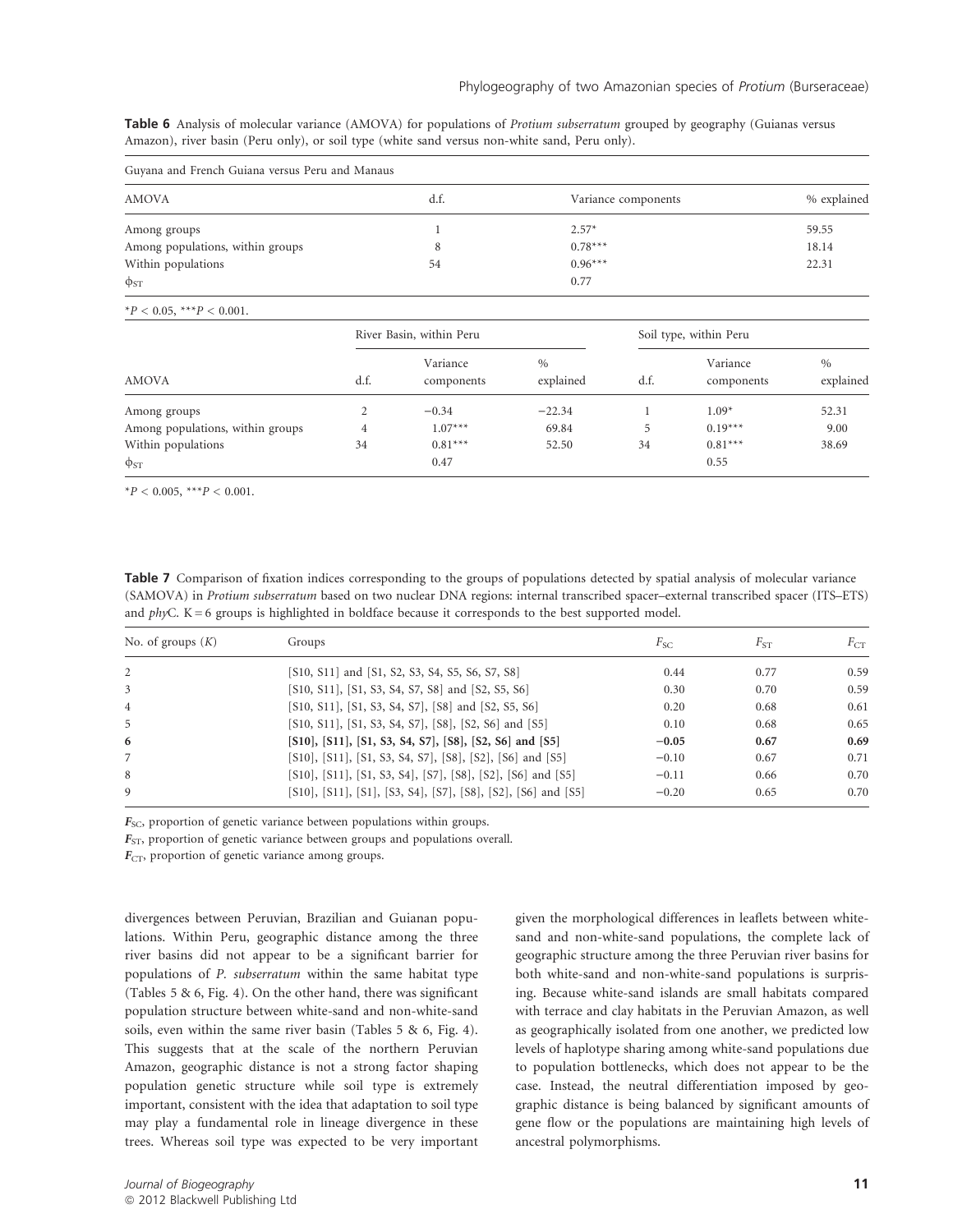White-sand populations of P. subserratum have a large number of haplotypes compared with clay and terrace populations (Table 3, Fig. 4). In a study of two edaphic races of Jeffrey pine trees (Pinus jeffreyi) inhabiting serpentine and non-serpentine soils, the more extreme and island-like serpentine habitat specialist population had less genetic diversity than populations on non-serpentine soils (Furnier & Adams, 1986). Population size is a strong correlate of genetic diversity (Linhart & Grant, 1996), and Jeffrey pine trees occur at low densities in serpentine areas, compared to nonserpentine areas where they often exhibit high densities in a much larger geographic area. Protium subserratum, however, is found in much higher densities in white-sand forest than clay and terrace soils (Fine et al., 2005, 2010). Even though terrace and clay soils cover much more relative area in the Peruvian Amazon, the flora found on these soils is much more diverse, and P. subserratum is neither extremely common nor found at high densities where present (Fine et al., 2005; Fine & Kembel, 2011). Populations on clay and terrace soils therefore may be inbred or perhaps clay and terrace populations are very recent migrants from other source populations (perhaps representing a genetic bottleneck). To further test these different possibilities, we are currently collecting larger sample sizes of the populations from different soil types and developing microsatellites. This will allow us to assess migration more quantitatively and estimate population contraction versus expansion (Kuhner, 2009), allowing us to test hypotheses about the relative size and migration rates of different P. subserratum populations in different habitats.

#### Historical biogeography of P. subserratum

The Bayesian phylogeny of P. subserratum shows eastern morphotypes as sister to the western and central Amazonian populations (Fig. 3). Within the Peruvian Amazonian clade, clay and terrace populations showed very little genetic variation (Table 3, Fig. 3) and formed an unresolved clade recently derived from within the grade including the whitesand + Manaus populations. This putative recent switch to clay and terrace soils in the western Amazon is consistent with the older age of white-sand habitats and the origin of more fertile soil types that has occurred post-Andean uplift in the mid to late Miocene in the western Amazon (Hoorn, 1993; Frasier et al., 2008). The Manaus population at 'S8' and 'S9' includes P. subserratum trees from both sandy and clay soils plus one individual from the extreme white-sand forest at S9 that had similar leaflet morphology to Peruvian white-sand morphotypes. All individuals sampled from S8 appeared similar in their leaflet morphology to P. subserratum populations in Peru on terrace and clay soils (Table 2). Together, the Manaus + Peru terrace and clay populations form one single clade with 0.51 posterior probability. However, the Manaus population showed a great diversity of haplotypes, while the Peruvian clay and terrace populations did not. Thus Peruvian clay and terrace populations may be younger and may have arrived only recently from the central Amazon.

One advantage of our study system is that all individuals sampled can be put safely into a broader phylogenetic context, given that we are currently amassing all Protieae samples for a large phylogenetic study (Fine et al., 2005; Daly et al., in press). In addition, the fact that there are multiple fossils in the Burseraceae (including one from the Protieae) means that we will soon be able to use a fossil-calibrated tree for our DNA sequence data to estimate minimum divergence dates among species, and perhaps even population-level divergences within P. subserratum. This will provide us with greater insight into the timing of colonization events into different soil types and geographic regions.

# Broader implications: can edaphic specialization lead to speciation?

Specialization to divergent soil types has occurred twice in this small clade of four species of Protium sect. Papilloprotium (Fig. 3). The most recent case is within the edaphic generalist P. subserratum, where the evidence presented above suggests that populations on clay and terrace soils diverged from populations on white-sand soils. The morphological differences between white-sand and clay/terrace populations are unlikely to be due to phenotypic plasticity because there are strong differences in population structure between these two morphotypes, even when the edaphically divergent populations occur only a few kilometres apart. Instead, white-sand and non-white-sand lineages in the phylogeny and haplotype networks correspond to morphological differences in leaflet pubescence, margin teeth and thickness (Table 2). That the two morphotypes are not reciprocally monophyletic (Fig. 3) and even share haplotypes (Fig. 4) is consistent with a scenario of incipient parapatric speciation across strong edaphic gradients (similar to Savolainen et al., 2006) with incomplete lineage sorting. Extreme differences in soil fertility and substrate may cause strong natural selection for divergent strategies involving allocation tradeoffs. If the gradient is strong enough, speciation can occur even in the face of gene flow between populations on the opposite soil type (Endler, 1977). The mechanism by which this 'divergence with gene flow' is thought to occur is that intermediate phenotypes generated by crosses between parental populations on divergent habitat types would be less fit in either habitat type (Endler, 1977; Nosil, 2008). In the case of Protium, tradeoffs in growth rate and defence investment have been found in congeners specialized to white-sand and clay soils (Fine et al., 2006). These physiological tradeoffs may contribute to habitat-mediated speciation by conferring postzygotic isolation if intermediate phenotypes did not receive adequate defence against herbivores in white-sand forests and if they cannot compete in high-resource clay and terrace soils. Reciprocal transplant experiments and hand-pollination crosses among white-sand and non-white-sand morphotypes are under way, which will allow us to assess parental and hybrid fitness across habitat types.

Alternatively, speciation could have already happened (with or without allopatry), with subsequent dispersal of edaphic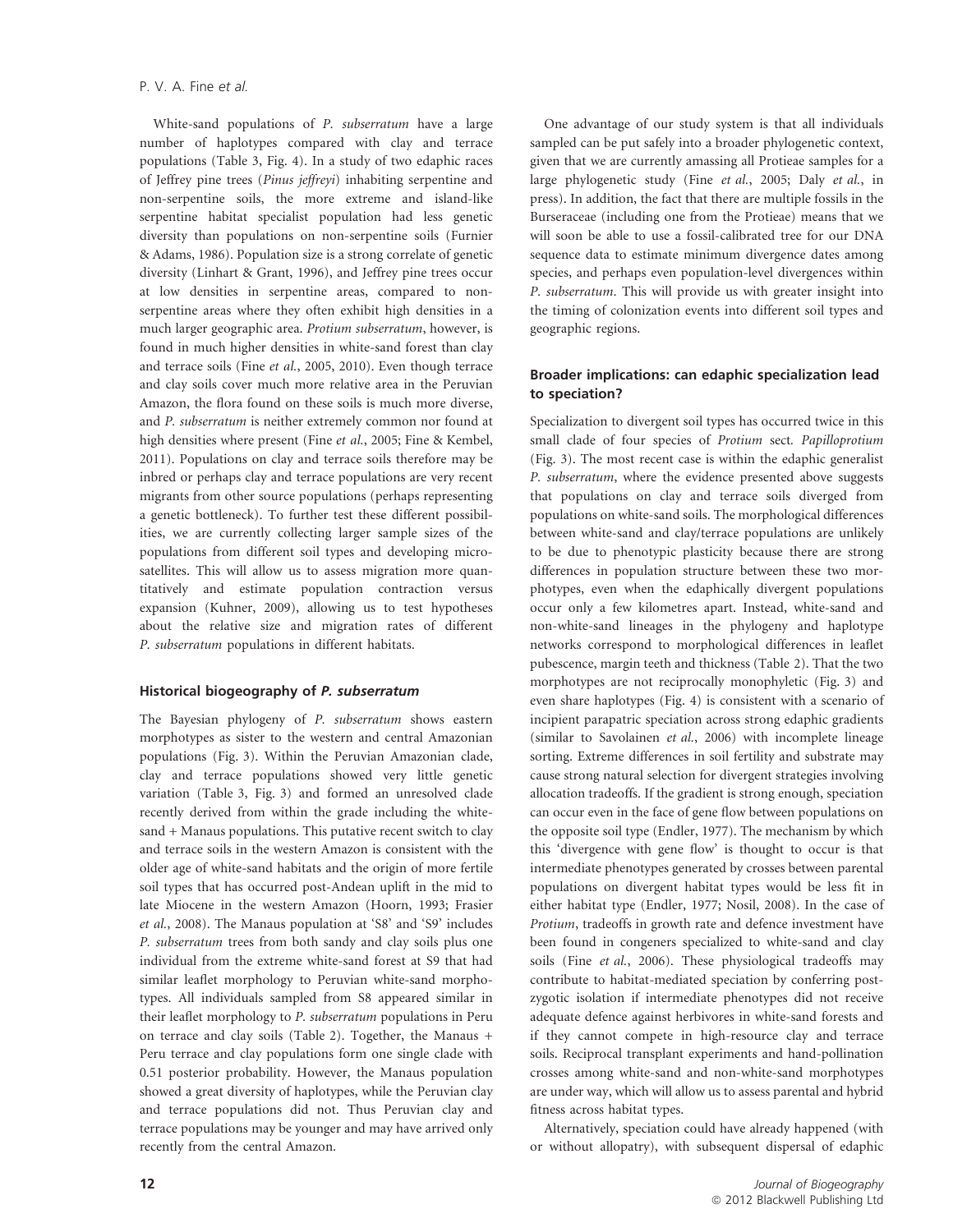specialists to currently parapatric distributions on adjacent areas of white-sand, clay and terrace habitats thus allowing introgression between morphotypes (similar to red and silver maples; Saeki et al., 2011). This implies that the populations of P. subserratum in the western Amazon currently inhabiting white-sand forests may have had wider distributions during Pleistocene or Pliocene glacial maxima, and their geographic range may previously have included a wide variety of soil types. Warming and the re-expansion of contiguous aseasonal lowland rain forest in the region (Bush, 1994; Haffer & Prance, 2001) may have resulted in more recent competitive exclusion of slower growing, highly defended trees such as the white-sand morphotypes. In addition, the expectation that reciprocal monophyly be present between white-sand and clay morphotypes for them to be considered 'good species' may not be warranted, given that introgression among morphologically divergent, habitat specialist species has been reported for other trees (Quercus, Petit et al., 2004; Betula, Thórsson et al., 2010).

# CONCLUSIONS

We have found substantial phylogeographic structure in both the white-sand specialist P. alvarezianum and the edaphic generalist P. subserratum. For the specialist P. alvarezianum, high  $\phi_{ST}$  values among populations are consistent with the likely difficulty of achieving gene flow among geographically isolated habitat islands. Although geographic distance plays a role in shaping continent-wide phylogeographic patterns in the edaphic generalist species P. subserratum, it does not play as important a role at a local geographic scale as it does for the edaphic specialist P. alvarezianum. Within Peru, soil type was an important factor differentiating white-sand from non-white-sand populations. Moreover, phylogenetic and phylogeographic analyses suggest that these populations act effectively as distinct gene pools, with little sharing of haplotypes. These results are consistent with the hypothesis that P. subserratum may in fact be a complex of unrecognized species. Whether this pattern is due to incipient speciation via habitat specialization or past speciation with secondary contact remains to be fully elucidated. In either case, the edaphic heterogeneity present in the western Amazon as a result of its complicated geological history is strongly implicated in driving and maintaining population differentiation in these lowland rain forest trees. Given the lack of topographic complexity found throughout the lowland Amazon Basin, we speculate that habitat heterogeneity and the spatial arrangement of habitats may be a more general driver of population-level differences than geographic distance per se for influencing genetic structure and speciation in Amazonian species.

# ACKNOWLEDGEMENTS

We thank the Peruvian Ministry of Natural Resources (INRENA) for permission to conduct this study, and the Instituto de Investigaciones de la Amazonía Peruana (IIAP) for logistical support and permission to work in and around the Estacíon Allpahuayo. We would like to thank Nallarett Dávila and Julio Sanchez for field assistance, and Krista Beckley for lab assistance. Cristina Martinez-Habibe assisted with maps and Anand Varna took the photograph in Fig. 2. We thank Robin Foster and Corine Vrisendorp and the Field Museum of Natural History in Chicago for facilitating travel to the Reserva Matsés. Krista McGuire arranged fieldwork and logistics in Guyana. Chris Baraloto arranged fieldwork and logistics in French Guiana. We thank Rauri Bowie for advice and help with analyses. Earlier drafts of this manuscript were improved by comments from Ricardo Perreira, Chris Dick, Stephen Cavers, Michael Heads, Andreas Chavez and one anonymous referee. This research was supported by National Science Foundation grants DEB-0919567 (P.V.A.F. and D.C.D.) and OISE-0402061 (P.V.A.F.) as well as the Michigan Society of Fellows and the UC Berkeley Committee on Research Junior Faculty Research Fund.

## REFERENCES

- Anderson, A.B. (1981) White-sand vegetation of Brazilian Amazonia. Biotropica, 13, 199–210.
- Avise, J.C. (2000) Phylogeography: the history and formation of species. Harvard University Press, Cambridge, MA.
- Baldwin, B.G. & Markos, S. (1998) Phylogenetic utility of the external transcribed spacer (ETS) of 18S–26S rDNA: congruence of ETS and ITS trees of Calycadenia (Compositae). Molecular Phylogenetics and Evolution, 10, 449– 463.
- Baraloto, C., Rabaud, S., Molto, Q., Blanc, L., Fortunel, C., Hérault, B., Dávila, N., Mesones, I., Ríos, M., Valderrama, E. & Fine, P.V.A. (2011) Disentangling stand and environmental correlates of aboveground biomass in Amazonian forests. Global Change Biology, 17, 2677–2688.
- Bush, M.B. (1994) Amazonian speciation: a necessarily complex model. Journal of Biogeography, 21, 5-17.
- Caron, H., Dumas, S., Marque, G., Messier, C., Beou, E., Petit, R.J. & Kremer, A. (2000) Spatial and temporal distribution of chloroplast DNA polymorphism in a tropical tree species. Molecular Ecology, 9, 1089–1098.
- Cavers, S., Navarro, C. & Lowe, A.J. (2003) Chloroplast DNA phylogeography reveals colonization history of a Neotropical tree, Cedrela odorata L., in Mesoamerica. Molecular Ecology, 12, 1451–1460.
- Clayton, J.W., Fernando, E.S., Soltis, P.S. & Soltis, D.E. (2007) Molecular phylogeny of the tree-of-heaven family (Simaroubaceae) based on chloroplast and nuclear markers. International Journal of Plant Sciences, 168, 1325–1339.
- Clement, M., Posada, D. & Crandall, K.A. (2000) TCS: a computer program to estimate gene genealogies. Molecular Ecology, 9, 1657–1659.
- Daly, D.C. (1987) A taxonomic revision of the genus Protium (Burseraceae) in eastern Amazonia and the Guianas. PhD Thesis, City University of New York.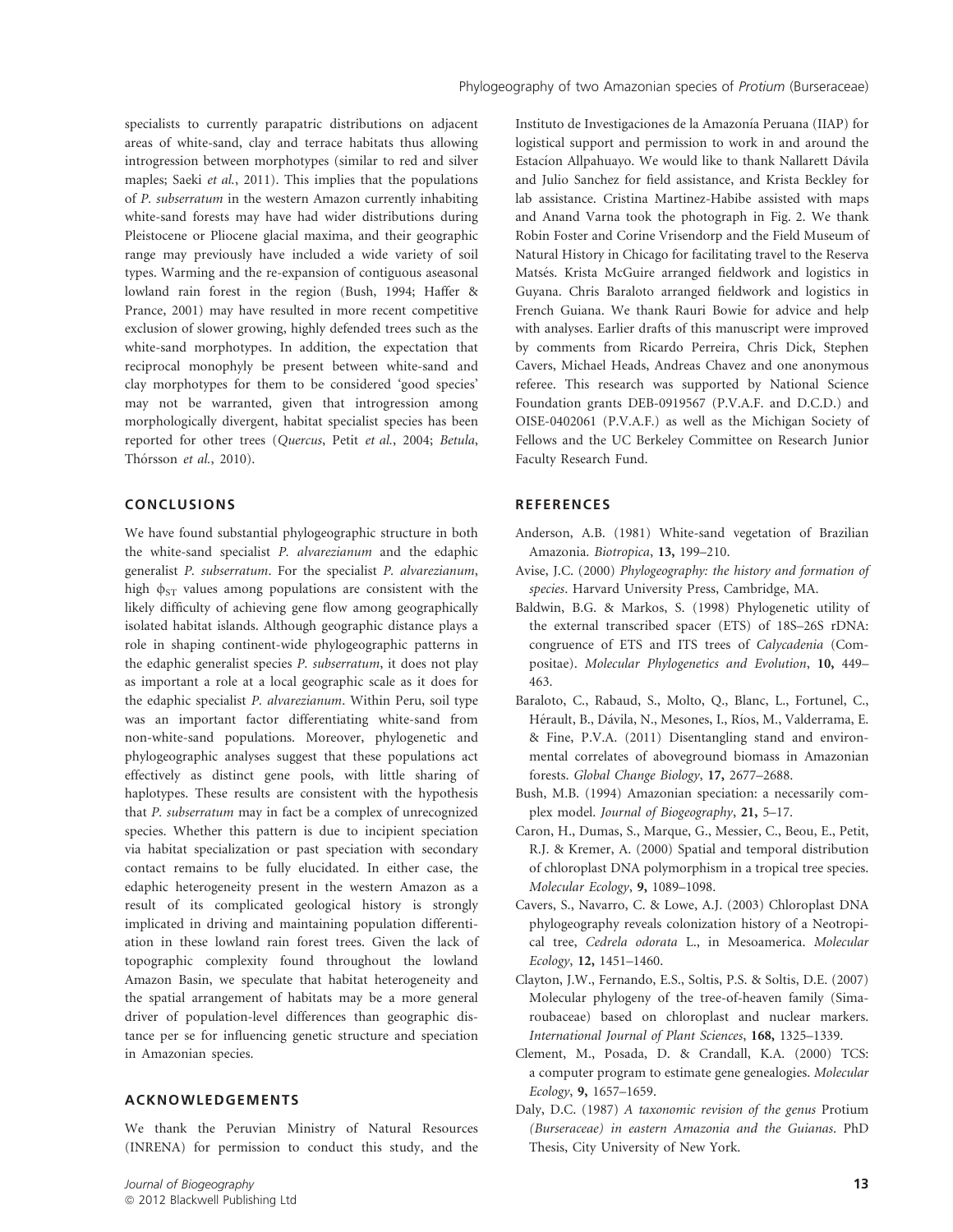- Daly, D.C. & Fine, P.V.A. (2011) A new Amazonian section of Protium (Burseraceae) including both edaphic specialist and generalist taxa. Studies in Neotropical Burseraceae XVI. Systematic Botany, 36, 939–949.
- Daly, D.C., Fine, P.V.A. & Martínez-Habibe, C. (in press) Burseraceae: a model for studying the Amazon flora. Rodriguésia.
- Day, P.R. (1965) Particle fractionation and particle-size analysis. Methods of soil analysis, Part 1 (ed. by C.A. Black), pp. 545–567. American Society of Agronomy, Madison, WI.
- Dick, C.W. & Heuertz, M. (2008) The complex biogeographical history of a widespread tropical tree species. Evolution, 62, 2760–2774.
- Dick, C.W., Abdul-Salim, K. & Bermingham, E. (2003) Molecular systematics reveals cryptic Tertiary diversification of a widespread tropical rain forest tree. The American Naturalist, 162, 691–703.
- Dick, C.W., Bermingham, E., Lemes, M.R. & Gribel, R. (2007) Extreme long-distance dispersal of the lowland tropical rainforest tree Ceiba pentandra L. (Malvaceae) in Africa and the Neotropics. Molecular Ecology, 16, 3039–3049.
- Drummond, A.J., Ashton, B., Buxton, S., Cheung, M., Cooper, A., Heled, J., Kearse, M., Moir, R., Stones-Havas, S., Sturrock, S., Thierer, T. & Wilson, A. (2010) Geneious v5.3.3. Biomatters Ltd, Auckland, New Zealand. Available at: http:// www.geneious.com.
- Duivenvoorden, J.F. & Duque, A.J. (2010) Composition and diversity of northwestern Amazonian rainforests in a geoecological context. Amazonia, landscape and species evolution: a look into the past (ed. by C. Hoorn and F.P. Wesselingh), pp. 360–372. Wiley-Blackwell, Chichester, UK.
- Dupanloup, I., Schneider, S. & Excoffier, I. (2002) A simulated annealing approach to define the genetic structure of populations. Molecular Ecology, 11, 2571–2581.
- Endler, J.A. (1977) Geographic variation, speciation and clines. Princeton University Press, Princeton, NJ.
- Excoffier, L., Smouse, P.E. & Quattro, J.M. (1992) Analysis of molecular variance inferred from metric distances among DNA haplotypes: applications to human mitochondrial restriction sites. Genetics, 131, 479–491.
- Excoffier, L., Laval, G. & Schneider, S. (2005) Arlequin version 3: an integrated software package for population genetics data analysis. Evolutionary Biology Online, 1, 47–50.
- Fine, P.V.A. & Kembel, S.W. (2011) Phylogenetic community structure and phylogenetic turnover across space and edaphic gradients in western Amazonian tree communities. Ecography, 34, 552–565.
- Fine, P.V.A. & Ree, R.H. (2006) Evidence for a time-integrated species–area effect on the latitudinal gradient in tree diversity. The American Naturalist, 168, 796–804.
- Fine, P.V.A., Mesones, I. & Coley, P.D. (2004) Herbivores promote habitat specialization by trees in Amazonian forests. Science, 305, 663–665.
- Fine, P.V.A., Daly, D.C., Villa, F.G., Mesones, I. & Cameron, K.M. (2005) The contribution of edaphic heterogeneity to the evolution and diversity of Burseraceae trees in the Western Amazon. Evolution, 29, 1464–1478.
- Fine, P.V.A., Miller, Z.J., Mesones, I., Irazuzta, S., Appel, H.M., Stevens, M., Saaksjarvi, I., Schultz, J. & Coley, P.D. (2006) The growth–defense trade-off and habitat specialization by plants in Amazonian forests. Ecology, 87, S150– S162.
- Fine, P.V.A., García-Villacorta, R., Pitman, N.C.A., Mesones, I. & Kembel, S.W. (2010) A floristic study of the white-sand forests of Peru. Annals of the Missouri Botanical Garden, 97, 283–305.
- Frasier, C.L., Albert, V.A. & Struwe, L. (2008) Amazonian lowland, white sand areas as ancestral regions for South American biodiversity: biogeographic and phylogenetic patterns in Potalia (Angiospermae: Gentianaceae). Organisms, Diversity, and Evolution, 8, 44–57.
- Furnier, G.R. & Adams, W.T. (1986) Geographic patterns of allozyme variation in Jeffrey pine. American Journal of Botany, 73, 1009–1015.
- Gee, G.W. & Bauder, J.W. (1979) Particle size analysis by hydrometer: a simplified method for routine textural analysis and a sensitivity test of measurement parameters. Soil Science Society of America Journal, 43, 1004– 1007.
- Gentry, A.H. (1986) Endemism in tropical versus temperate plant communities. Conservation biology: the science of scarcity and diversity (ed. by M. Soulé), pp. 153-181. Sinauer, Sunderland, MA.
- Gentry, A.H. (1988) Patterns of plant community diversity and floristic composition on environmental and geographical gradients. Annals of the Missouri Botanical Garden, 75, 1–34.
- Haffer, J. & Prance, G.T. (2001) Climatic forcing of evolution in Amazonia during the Cenozoic: on the refuge theory of biotic differentiation. Amazoniana, 16, 579–607.
- Hammond, D.S. (2005) Biophysical features of the Guiana Shield. Tropical forests of the Guiana Shield: ancient forests in a modern world (ed. by D. Hammond), pp. 15–194. CABI Publishing, Wallingford, UK.
- Hickerson, M.J., Carstens, B.C., Cavender-Bares, J., Crandall, K.A., Graham, C.H., Johnson, J.B., Rissler, L., Victoriano, P.F. & Yoder, A.D. (2010) Phylogeography's past, present and future: 10 years after Avise, 2000. Molecular Phylogenetics and Evolution, 54, 291–301.
- Hoorn, C. (1993) Marine incursions and the influence of Andean tectonics on the Miocene depositional history of northwestern Amazonia: results of a palynostratigraphic study. Palaeogeography, Palaeoclimatology, Palaeoecology, 105, 267–309.
- Hoorn, C. (1994) An environmental reconstruction of the palaeo-Amazon river system (Middle–Late Miocene, NW Amazonia). Palaeogeography, Palaeoclimatology, Palaeoecology, 112, 187–238.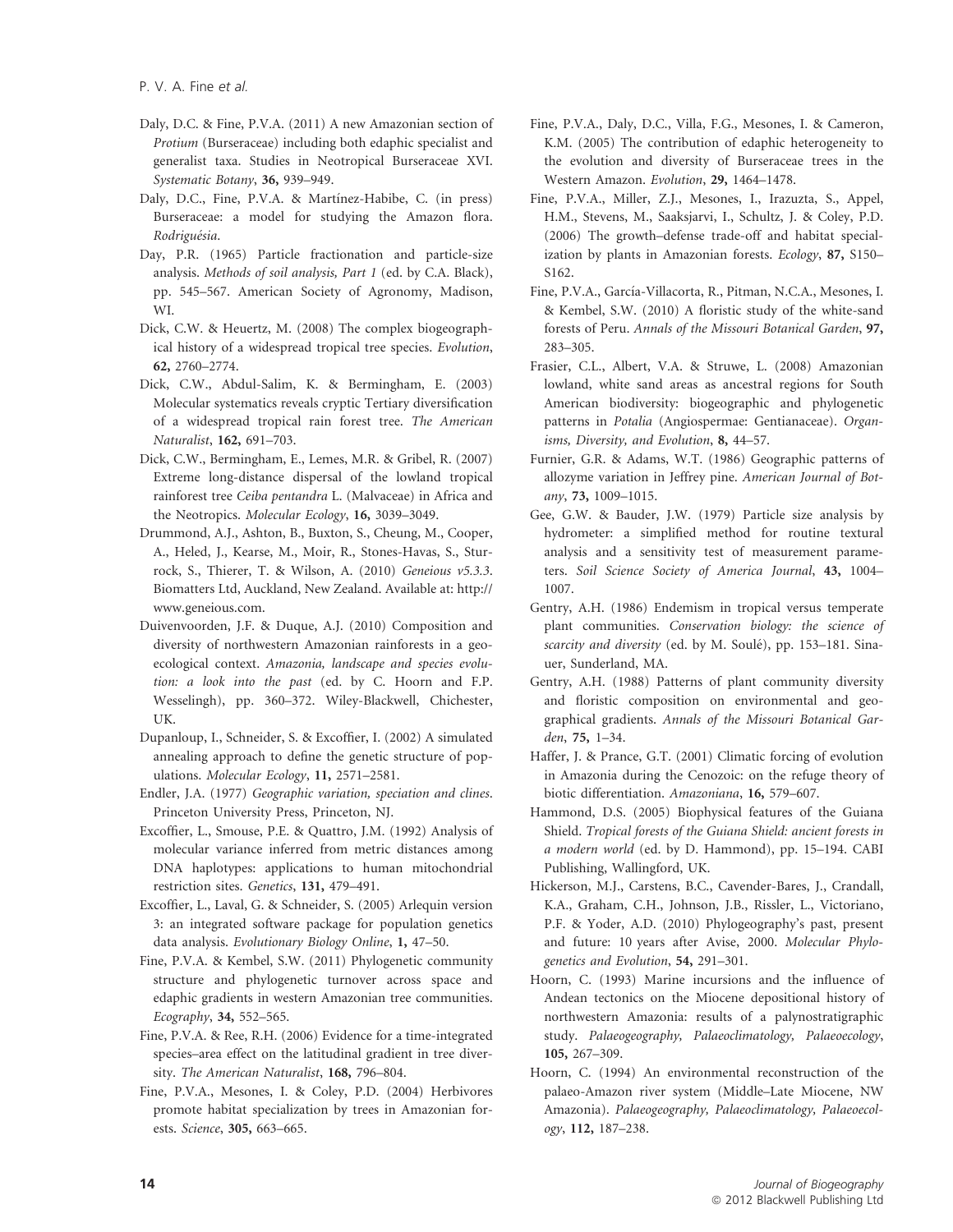- Hubbell, S.P., He, F., Condit, R., Borda-de-Agua, L., Kellner, J. & ter Steege, H. (2008) How many tree species are there in the Amazon and how many of them will go extinct? Proceedings of the National Academy of Sciences USA, 105, 11498–11504.
- Janzen, D.H. (1974) Tropical blackwater rivers, animals, and mast fruiting by the Dipterocarpaceae. Biotropica, 6, 69–103.
- Knowles, L.L. & Maddison, W.P. (2002) Statistical phylogeography. Molecular Ecology, 11, 2623–2635.
- Kuhner, M.K. (2009) Coalescent genealogy samplers: windows into population history. Trends in Ecology and Evolution, 24, 86–93.
- Lemes, M.R., Gribel, R., Proctor, J. & Grattapaglia, D. (2003) Population genetic structure of mahogany (Swietenia macrophylla King, Meliaceae) across the Brazilian Amazon, based on variation at microsatellite loci: implications for conservation. Molecular Ecology, 12, 2875–2883.
- Levin, D.A. (2004) Ecological speciation: crossing the divide. Systematic Botany, 29, 807–816.
- Linhart, Y.B. & Grant, M.C. (1996) Evolutionary significance of local genetic differentiation in plants. Annual Review of Ecology and Systematics, 27, 237–277.
- Maddison, D.R. & Maddison, W.P. (2002) MacClade 4.05: analysis of phylogeny and character evolution. Version 4.05. Sinauer, Sunderland, MA.
- Malcomber, S.T. (2002) Phylogeny of Gaertnera Lam. (Rubiaceae) based on multiple DNA markers: evidence of a rapid radiation in a widespread, morphologically diverse genus. Evolution, 56, 42–57.
- Moritz, C., Patton, J., Schneider, C. & Smith, T.B. (2000) Diversification of rainforest faunas: an integrated molecular approach. Annual Review of Ecology and Systematics, 31, 533–563.
- Nosil, P. (2008) Speciation with gene flow could be common. Molecular Ecology, 17, 2103–2106.
- Novick, R.R., Dick, C., Lemes, M.R., Navarro, C., Caccone, A. & Bermingham, E. (2003) Genetic structure of Mesoamerican populations of Big-leaf mahogany (Swietenia macrophylla) inferred from microsatellite analysis. Molecular Ecology, 12, 2885–2893.
- Nylander, J.A.A. (2004) MrModeltest v2. Program distributed by the author. Evolutionary Biology Centre, Uppsala University, Sweden.
- Pennington, R.T. & Dick, C.W. (2010) Diversification of the Amazonian flora and its relation to key geological and environmental events: a molecular perspective. Amazonia, landscape and species evolution: a look into the past (ed. by C. Hoorn and F.P. Wesselingh), pp. 374–385. Wiley-Blackwell, Chichester, UK.
- Petit, R.J., Bodénès, C., Ducousso, A., Roussel, G. & Kremer, A. (2004) Hybridization as a mechanism of invasion in oaks. New Phytologist, 161, 151–164.
- Pitman, N.C.A., Mogollon, H., Dávila, N., Ríos, M., García-Villacorta, R., Guevara, J., Baker, T.R., Monteagudo, A., Phillips, O.L., Vásquez-Martínez, R., Ahuite, M., Aulestia,

M., Cardenas, D., Cerón, C.E., Loizeau, P.-A., Neill, D.A., Núñez, P., Palacios, W.A., Spichiger, R. & Valderrama, E. (2008) Tree community change across 700 km of lowland Amazonian forest from the Andean foothills to Brazil. Biotropica, 40, 525–535.

- Ronquist, F. & Huelsenbeck, J.P. (2003) MrBayes 3: Bayesian phylogenetic inference under mixed models. Bioinformatics, 19, 1572–1574.
- Saeki, I., Dick, C.W., Barnes, B.V. & Murakami, N. (2011) Comparative phylogeography of red maple (Acer rubrum L.) and silver maple (A. saccharinum L.): impacts of habitat specialisation, hybridization and glacial history. Journal of Biogeography, 38, 992–1005.
- Savolainen, V., Anstett, M.-C., Lexer, C., Hutton, I., Clarkson, J.J., Norup, M.V., Powell, M.P., Springate, D., Salamin, N. & Baker, W.J. (2006) Sympatric speciation in palms on an oceanic island. Nature, 441, 210–213.
- ter Steege, H., Pitman, N.C.A., Phillips, O.L., Chave, J., Sabatier, D., Duque, A., Molino, J.-F., Prévost, M.-F., Spichiger, R., Castellanos, C., von Hildebrand, P. & Vasquez, R. (2006) Continental-scale patterns of canopy tree composition and function across Amazonia. Nature, 443, 444–447.
- Tajima, F. (1989) Statistical method for testing the neutral mutation hypothesis by DNA polymorphisms. Genetics, 123, 585–595.
- Thórsson, Æ.Th., Pálsson, S., Lascoux, M. & Anamthawat-Jónsson, K. (2010) Introgression and phylogeography of Betula nana (diploid), B. pubescens (tetraploid) and their triploid hybrids in Iceland inferred from cpDNA haplotype variation. Journal of Biogeography, 37, 2098-2110.
- Tuomisto, H., Ruokolainen, K. & Yli-Halla, M. (2003) Dispersal, environment, and floristic variation of western Amazonian forests. Science, 299, 241–244.
- Weeks, A., Daly, D.C. & Simpson, B.B. (2005) The phylogenetic history and historical biogeography of the frankincense and myrrh family (Burseraceae) based on nuclear and chloroplast sequence data. Molecular Phylogenetics and Evolution, 35, 85–101.
- Wright, S.J. (2002) Plant diversity in tropical forests: a review of mechanisms of species coexistence. Oecologia, 130, 1–14.

# SUPPORTING INFORMATION

Additional Supporting Information may be found in the online version of this article:

Appendix S1 Collection numbers and GenBank accession numbers for the individuals in the study.

As a service to our authors and readers, this journal provides supporting information supplied by the authors. Such materials are peer-reviewed and may be re-organized for online delivery, but are not copy-edited or typeset. Technical support issues arising from supporting information (other than missing files) should be addressed to the authors.